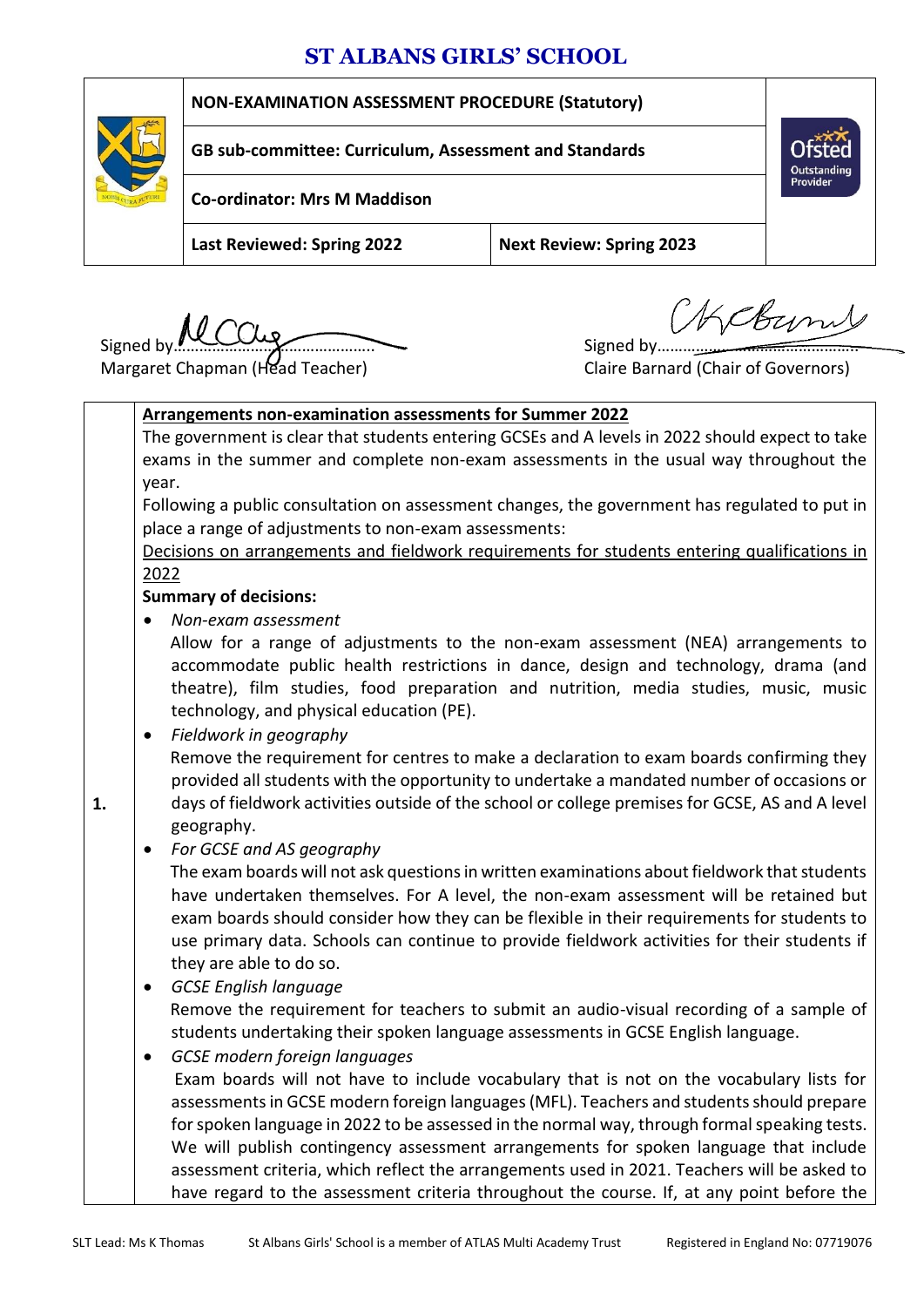|    | speaking tests begin, it becomes clear they cannot or should not be taken, we will implement |                                                                                                                                                            |  |  |  |  |  |
|----|----------------------------------------------------------------------------------------------|------------------------------------------------------------------------------------------------------------------------------------------------------------|--|--|--|--|--|
|    |                                                                                              | the contingency arrangements.                                                                                                                              |  |  |  |  |  |
| 2. |                                                                                              | <b>RATIONALE AND AIMS</b>                                                                                                                                  |  |  |  |  |  |
|    |                                                                                              | This policy affects the delivery of subjects of reformed GCE and GCSE qualifications which contain                                                         |  |  |  |  |  |
|    |                                                                                              | a component(s) of non-examination assessment. In all instances reference to JCQ Instructions                                                               |  |  |  |  |  |
|    |                                                                                              | for conducting non-examination assessments (1st September 2021 to 31 August 2022) is referred                                                              |  |  |  |  |  |
|    |                                                                                              | to in this policy as NEA (see attached).                                                                                                                   |  |  |  |  |  |
|    |                                                                                              | The purpose of this policy, as defined by JCQ, is to                                                                                                       |  |  |  |  |  |
|    |                                                                                              | cover procedures for planning and managing non-examination assessments                                                                                     |  |  |  |  |  |
|    | $\bullet$                                                                                    | define staff roles and responsibilities with respect to non-examination assessments                                                                        |  |  |  |  |  |
|    |                                                                                              | manage risks associated with non-examination assessments                                                                                                   |  |  |  |  |  |
|    |                                                                                              | [NEA - The basic principles, page 4]                                                                                                                       |  |  |  |  |  |
|    | 2.1                                                                                          | What are non-examination assessments?                                                                                                                      |  |  |  |  |  |
|    |                                                                                              | "Non-examination assessments measure subject-specific knowledge and skills that cannot                                                                     |  |  |  |  |  |
|    |                                                                                              | be tested by timed written papers.                                                                                                                         |  |  |  |  |  |
|    |                                                                                              | There are three assessment stages and rules which apply to each stage. These rules often                                                                   |  |  |  |  |  |
|    |                                                                                              | vary across subjects. The stages are:                                                                                                                      |  |  |  |  |  |
|    |                                                                                              | task setting;                                                                                                                                              |  |  |  |  |  |
|    |                                                                                              | task taking;<br>task marking.                                                                                                                              |  |  |  |  |  |
|    |                                                                                              | [NEA - The basic principles, page 4]                                                                                                                       |  |  |  |  |  |
| 3. |                                                                                              | <b>PROCEDURES</b>                                                                                                                                          |  |  |  |  |  |
|    | 3.1                                                                                          | Procedures for planning and managing non-examination assessments identifying staff                                                                         |  |  |  |  |  |
|    |                                                                                              | roles and responsibilities                                                                                                                                 |  |  |  |  |  |
|    |                                                                                              | The Basic Principles                                                                                                                                       |  |  |  |  |  |
|    |                                                                                              | <b>Head of centre</b>                                                                                                                                      |  |  |  |  |  |
|    |                                                                                              | Returns a declaration (managed as part of the National Centre Number Register                                                                              |  |  |  |  |  |
|    |                                                                                              | annual update) to confirm awareness of, and that the relevant centre staff are                                                                             |  |  |  |  |  |
|    |                                                                                              | adhering to, the latest version of JCQ Instructions for Conducting non-examination                                                                         |  |  |  |  |  |
|    |                                                                                              | assessments, confirming:                                                                                                                                   |  |  |  |  |  |
|    |                                                                                              | All reasonable steps have been to ensure that all candidates at STAGS have had, or will                                                                    |  |  |  |  |  |
|    |                                                                                              | have the opportunity to undertake the GCSE English Language Spoken Language                                                                                |  |  |  |  |  |
|    |                                                                                              | endorsement.                                                                                                                                               |  |  |  |  |  |
|    |                                                                                              | All reasonable steps have been taken to ensure that all candidates at STAGS have had<br>$\bullet$                                                          |  |  |  |  |  |
|    |                                                                                              | or will have the opportunity to underatake the A level Sciences prescribes practical                                                                       |  |  |  |  |  |
|    |                                                                                              | activities.                                                                                                                                                |  |  |  |  |  |
|    |                                                                                              | Ensures that the centre's non-examination assessment procedure is fit for purpose<br>٠                                                                     |  |  |  |  |  |
|    |                                                                                              | Ensures the centre's internal appeals procedures clearly detail the procedure to be<br>$\bullet$                                                           |  |  |  |  |  |
|    |                                                                                              | followed by candidates (or their parents/carers) appealing against internally assessed                                                                     |  |  |  |  |  |
|    |                                                                                              | marks                                                                                                                                                      |  |  |  |  |  |
|    |                                                                                              | Ensures the School Calender records assessment schedules at the start of the<br>٠                                                                          |  |  |  |  |  |
|    |                                                                                              | academic year.                                                                                                                                             |  |  |  |  |  |
|    |                                                                                              | <b>Senior leaders</b>                                                                                                                                      |  |  |  |  |  |
|    |                                                                                              | Ensure the correct conduct of non-examination assessments which comply with NEA<br>٠                                                                       |  |  |  |  |  |
|    |                                                                                              | and awarding body subject-specific instructions                                                                                                            |  |  |  |  |  |
|    |                                                                                              | Ensure the centre-wide calendar records assessment schedules by the start of the<br>$\bullet$                                                              |  |  |  |  |  |
|    |                                                                                              | academic year                                                                                                                                              |  |  |  |  |  |
|    |                                                                                              | Quality assurance (QA) lead/Lead internal verifier                                                                                                         |  |  |  |  |  |
|    |                                                                                              | Confirms with subject heads that appropriate awarding body forms and templates for<br>٠<br>non-examination assessments are used by teachers and candidates |  |  |  |  |  |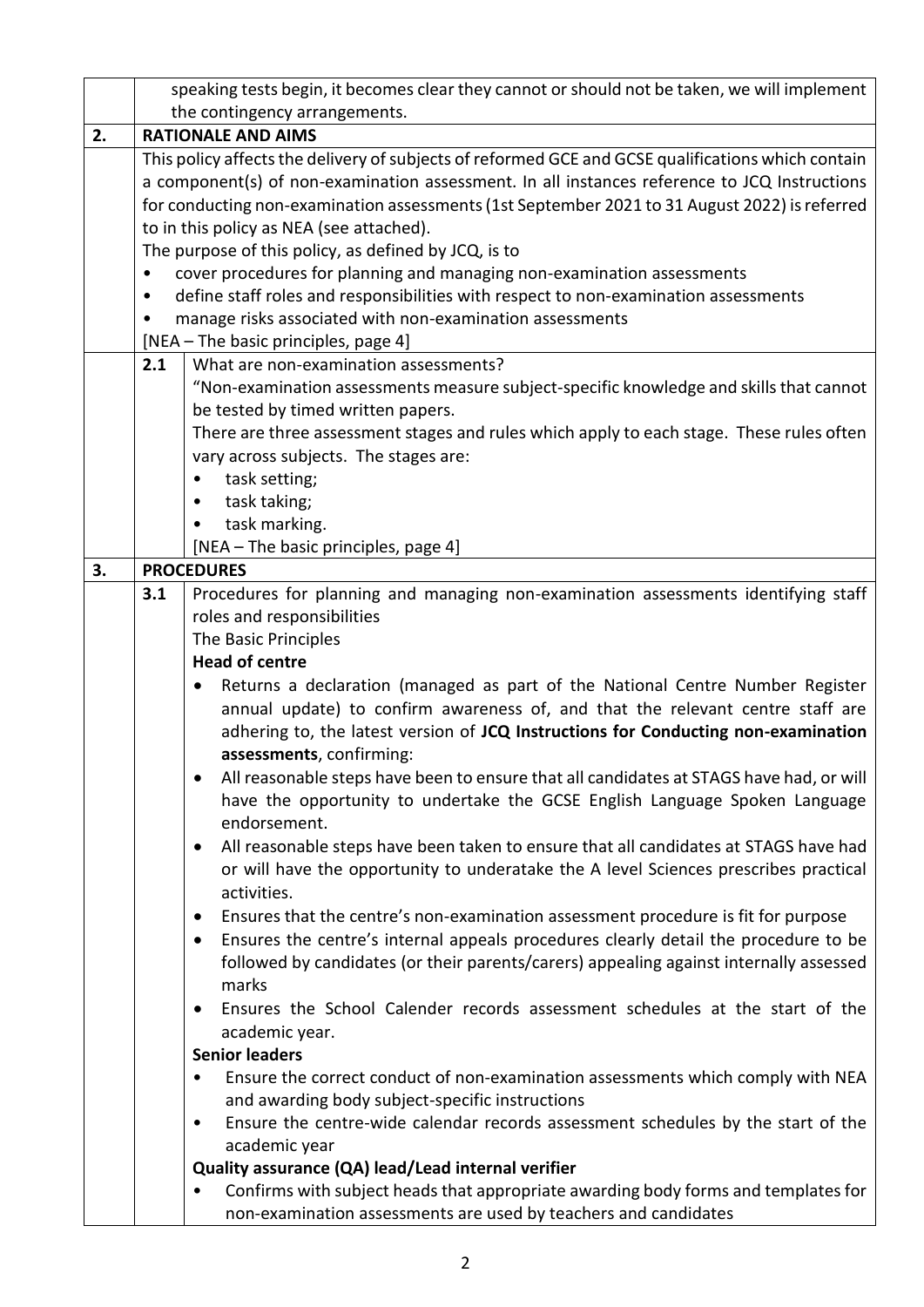|     | tasks under the required conditions and supervision arrangements                                                                                                          |
|-----|---------------------------------------------------------------------------------------------------------------------------------------------------------------------------|
|     | Checks the awarding body's subject-specific requirements ensuring candidates take<br>$\bullet$                                                                            |
|     | <b>Subject Teacher</b>                                                                                                                                                    |
| 3.2 | Supervision                                                                                                                                                               |
|     | distinguished between                                                                                                                                                     |
|     | Ensures requirements for legacy specification tasks and new specification tasks are<br>$\bullet$                                                                          |
|     | ensures that materials are stored securely at all times                                                                                                                   |
|     | Accesses set tasks in sufficient time to allow planning, resourcing and teaching and<br>$\bullet$                                                                         |
|     | Identifies date(s) when tasks should be taken by candidates<br>$\bullet$                                                                                                  |
|     | Determines when set tasks are issued by the awarding body                                                                                                                 |
|     | <b>Subject Teacher</b>                                                                                                                                                    |
|     | <b>Issuing of Tasks</b>                                                                                                                                                   |
|     | this is permitted by criteria set out within the subject specification<br>Makes candidates aware of the criteria used to assess their work<br>$\bullet$                   |
|     | Selects tasks from a choice provided by the awarding body OR designs tasks where                                                                                          |
|     | <b>Subject teacher</b>                                                                                                                                                    |
|     | <b>Task Setting</b>                                                                                                                                                       |
|     | examination assessments to curriculum and subject leaders                                                                                                                 |
|     | Signposts the annually updated publication Instructions for conducting non-                                                                                               |
|     | administration/management of non-examination assessment                                                                                                                   |
|     | Carries out tasks where these may be applicable to the role in supporting the                                                                                             |
|     | <b>Exams Officer</b>                                                                                                                                                      |
|     | for entries                                                                                                                                                               |
|     | for the qualification or is made as a separate unit entry code) to the internal deadline                                                                                  |
|     | the entry for the internally assessed component forms part of the overall entry code                                                                                      |
|     | Ensures the exams officer is provided with relevant entry codes for subjects (whether<br>$\bullet$                                                                        |
|     | Marks internally assessed work to the criteria provided by the awarding body<br>$\bullet$                                                                                 |
|     | on the awarding body's website                                                                                                                                            |
|     | including any subject-specific instructions, teachers' notes or additional information                                                                                    |
|     | with the awarding body's specification for conducting non-examination assessments,                                                                                        |
|     | Understands and complies with the general instructions as detailed in NEA<br>Where these may also be provided by the awarding body, understands and complies<br>$\bullet$ |
|     | <b>Subject teacher</b>                                                                                                                                                    |
|     | followed to internally standardise/verify the marks awarded by subject teachers                                                                                           |
|     | Works with the QA lead/Lead internal verifier to ensure appropriate procedures are<br>$\bullet$                                                                           |
|     | relation to the conduct of non-examination assessments                                                                                                                    |
|     | Ensures NEA and relevant awarding body subject specific instructions are followed in<br>$\bullet$                                                                         |
|     | examination assessment process                                                                                                                                            |
|     | Ensures subject teachers understand their role and responsibilities within the non-                                                                                       |
|     | Subject head/lead                                                                                                                                                         |
|     | resources etc.                                                                                                                                                            |
|     | provided for candidates to keep a detailed record of their own research, planning,                                                                                        |
|     | Where not provided by the awarding body, ensures a centre-devised template is<br>$\bullet$                                                                                |
|     | relevant information is received and understood by candidates                                                                                                             |
|     | Ensures appropriate centre-devised templates are provided to capture/record<br>$\bullet$                                                                                  |
|     | relevant information given to candidates by subject teachers                                                                                                              |
|     | Ensures appropriate centre-devised templates are provided to capture/record<br>$\bullet$                                                                                  |
|     | marks awarded by subject teachers in line with awarding body criteria                                                                                                     |
|     | Ensures appropriate procedures are in place to internally standardise/verify the<br>$\bullet$                                                                             |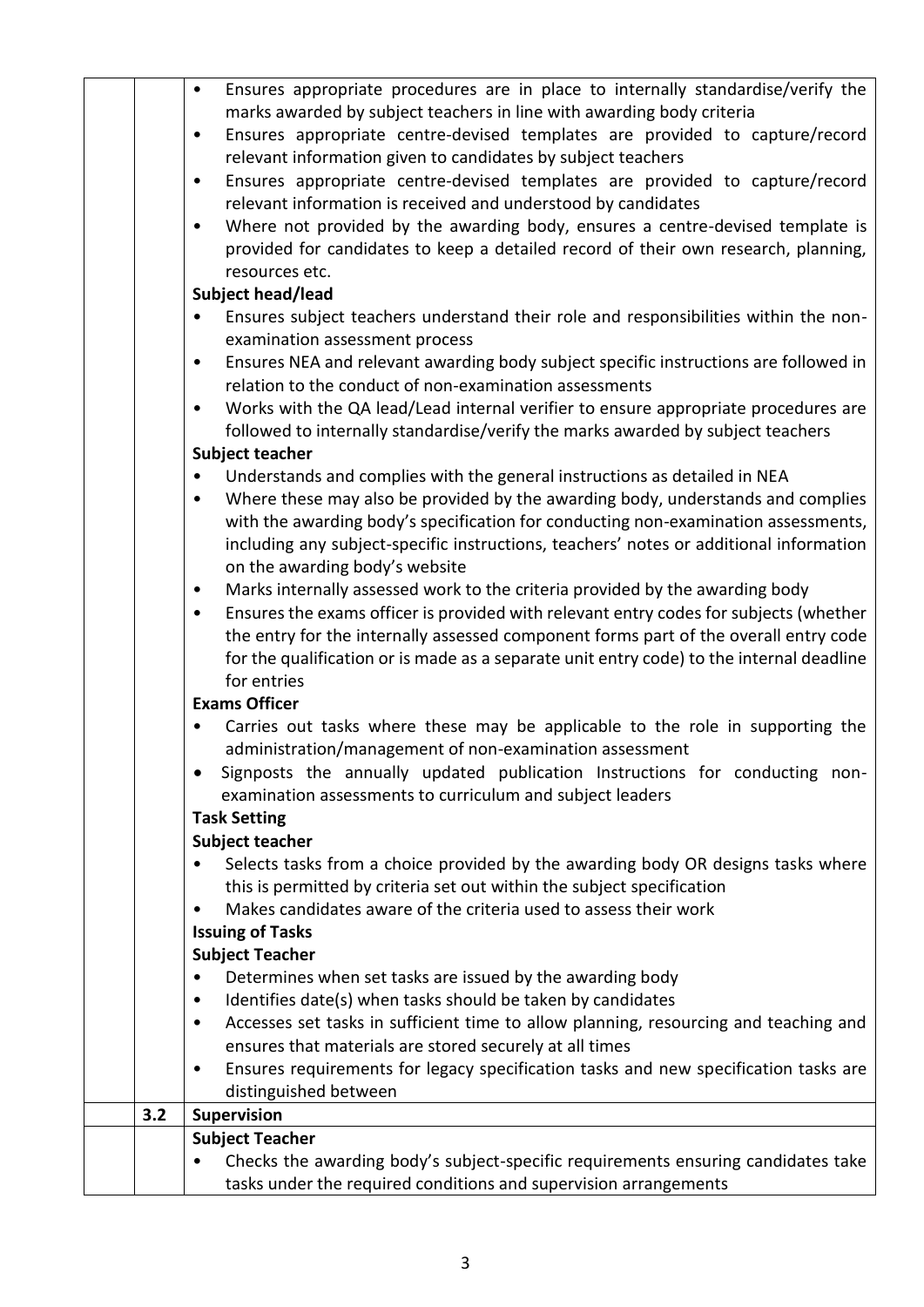|     | Ensures there is sufficient supervision to enable the work of a candidate to be<br>$\bullet$                                                                              |  |  |  |  |  |
|-----|---------------------------------------------------------------------------------------------------------------------------------------------------------------------------|--|--|--|--|--|
|     | authenticated                                                                                                                                                             |  |  |  |  |  |
|     | Ensures there is sufficient supervision to ensure the work a candidate submits is their<br>٠<br>own                                                                       |  |  |  |  |  |
|     | Is confident where work may be completed outside of the centre without direct<br>$\bullet$                                                                                |  |  |  |  |  |
|     | supervision, that the work produced is the candidate's own.                                                                                                               |  |  |  |  |  |
|     | Where candidates may work in groups, keeps a record of each candidate's<br>$\bullet$                                                                                      |  |  |  |  |  |
|     | contribution                                                                                                                                                              |  |  |  |  |  |
|     | Ensures candidates are aware of the JCQ documents Information for candidates - non-<br>$\bullet$<br>examination assessments and Information for candidates - Social Media |  |  |  |  |  |
|     | Ensures candidates understand and comply with the current regulations in relevant<br>$\bullet$                                                                            |  |  |  |  |  |
|     | JCQ documents Information for candidates - non-examination assessments and                                                                                                |  |  |  |  |  |
|     | Information for candidates - Social Media.                                                                                                                                |  |  |  |  |  |
| 3.3 | <b>Advice and feedback</b>                                                                                                                                                |  |  |  |  |  |
|     | <b>Subject teacher</b>                                                                                                                                                    |  |  |  |  |  |
|     | Will not provide candidates with model answers or outlines/headings specific to the                                                                                       |  |  |  |  |  |
|     | task.                                                                                                                                                                     |  |  |  |  |  |
|     | As relevant to the subject/component, advises candidates on relevant aspects before<br>$\bullet$<br>candidates begin working on a task                                    |  |  |  |  |  |
|     | When reviewing candidates' work, unless prohibited by the specification, provides<br>$\bullet$                                                                            |  |  |  |  |  |
|     | oral and written advice at a general level to candidates                                                                                                                  |  |  |  |  |  |
|     | Allows candidates to revise and re-draft work after advice has been given at a general<br>$\bullet$                                                                       |  |  |  |  |  |
|     | level                                                                                                                                                                     |  |  |  |  |  |
|     | Records any assistance given beyond general advice and takes it into account in the<br>$\bullet$                                                                          |  |  |  |  |  |
|     | marking or submits it to the external examiner                                                                                                                            |  |  |  |  |  |
| 3.4 | Ensures when work has been assessed, candidates are not allowed to revise it<br><b>Resources</b>                                                                          |  |  |  |  |  |
|     | Subject teacher                                                                                                                                                           |  |  |  |  |  |
|     | Refers to the awarding body's specification and/or associated documentation to<br>$\bullet$                                                                               |  |  |  |  |  |
|     | determine if candidates have restricted/unrestricted access to resources when                                                                                             |  |  |  |  |  |
|     | planning and researching their tasks                                                                                                                                      |  |  |  |  |  |
|     | Ensures appropriate arrangements are in place to keep the work to be assessed, and<br>٠                                                                                   |  |  |  |  |  |
|     | any preparatory work, secure between any formally supervised session, including                                                                                           |  |  |  |  |  |
|     | work that is stored electronically.                                                                                                                                       |  |  |  |  |  |
|     | Ensures conditions for any formally supervised sessions are understood and followed<br>٠                                                                                  |  |  |  |  |  |
|     | by candidates                                                                                                                                                             |  |  |  |  |  |
|     | Ensures candidates understand that they are not allowed to introduce improved<br>٠                                                                                        |  |  |  |  |  |
|     | notes or new resources between formally supervised sessions<br>Ensures that where appropriate to include references, candidates keep a detailed<br>$\bullet$              |  |  |  |  |  |
|     | record of their own research, planning, resources etc.                                                                                                                    |  |  |  |  |  |
| 3.5 | <b>Word and Time Limits</b>                                                                                                                                               |  |  |  |  |  |
|     | <b>Subject Teacher</b>                                                                                                                                                    |  |  |  |  |  |
|     | Refers to the awarding body's specification to determine where word and time limits                                                                                       |  |  |  |  |  |
|     | apply/are mandatory                                                                                                                                                       |  |  |  |  |  |
| 3.6 | <b>Collaboration and Group Work</b>                                                                                                                                       |  |  |  |  |  |
|     | <b>Subject Teacher</b>                                                                                                                                                    |  |  |  |  |  |
|     | Unless stated otherwise in the awarding body's specification, and where appropriate,                                                                                      |  |  |  |  |  |
|     | allows candidates to collaborate when carrying out research and preparatory work                                                                                          |  |  |  |  |  |
|     | Ensures that it is possible to attribute assessable outcomes to individual candidates<br>٠                                                                                |  |  |  |  |  |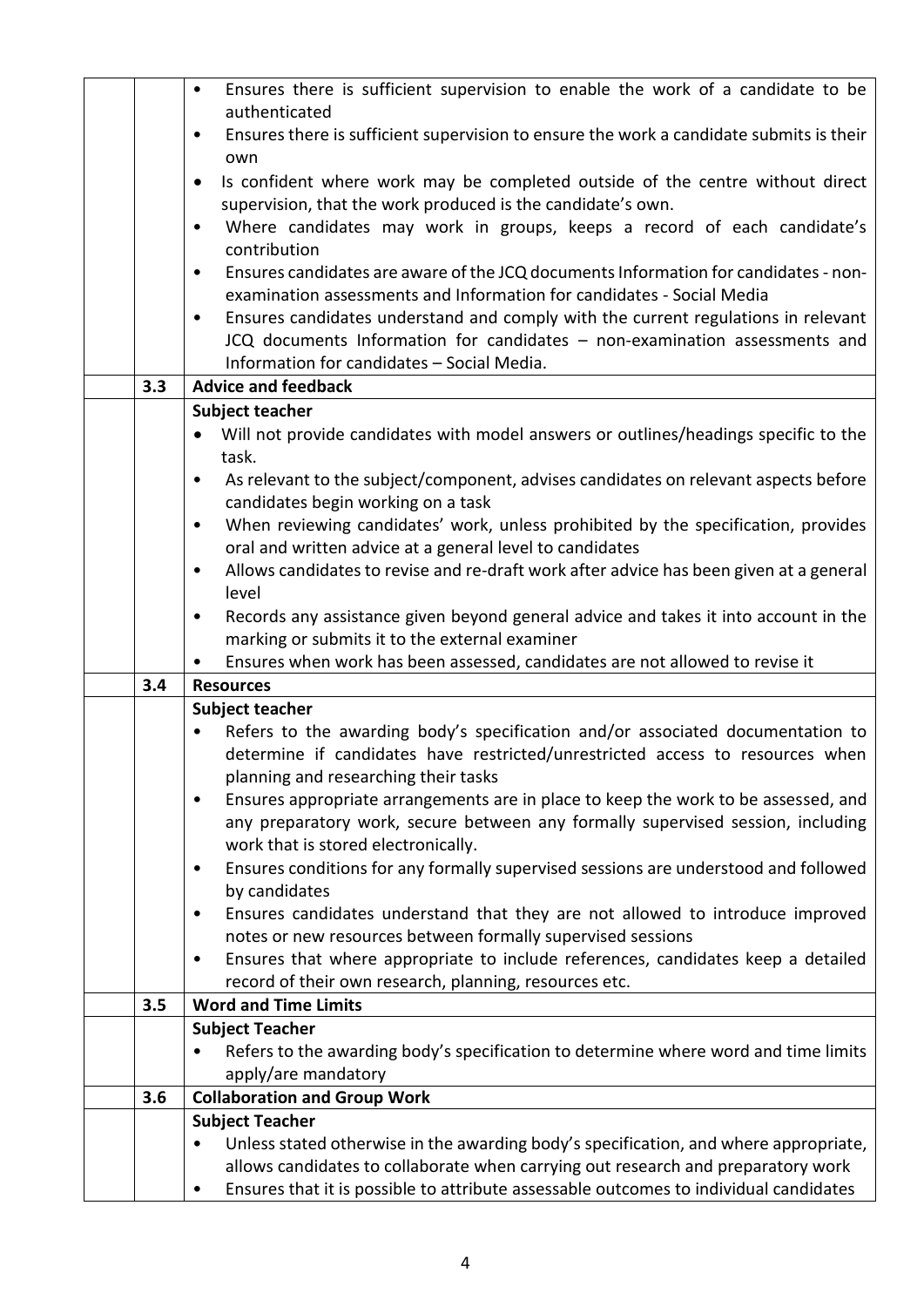|      | Ensures that where an assignment requires written work to be produced, each<br>$\bullet$                                                                       |  |  |  |  |  |  |
|------|----------------------------------------------------------------------------------------------------------------------------------------------------------------|--|--|--|--|--|--|
|      | candidate writes up their own account of the assignment                                                                                                        |  |  |  |  |  |  |
|      | Assesses the work of each candidate individually                                                                                                               |  |  |  |  |  |  |
| 3.7  | <b>Authentication Procedures</b>                                                                                                                               |  |  |  |  |  |  |
|      | <b>Subject Teacher</b>                                                                                                                                         |  |  |  |  |  |  |
|      | Where required by the awarding body's specification                                                                                                            |  |  |  |  |  |  |
|      | ensures candidates sign a declaration confirming the work they submit for final<br>٠                                                                           |  |  |  |  |  |  |
|      | assessment is their own unaided work                                                                                                                           |  |  |  |  |  |  |
|      | signs the teacher declaration of authentication confirming the requirements have<br>$\bullet$<br>been met                                                      |  |  |  |  |  |  |
|      | Keeps signed candidate declarations on file until the deadline for enquiries about<br>$\bullet$                                                                |  |  |  |  |  |  |
|      | results has passed or until any appeal, malpractice or other results enquiry has been                                                                          |  |  |  |  |  |  |
|      | completed, whichever is later                                                                                                                                  |  |  |  |  |  |  |
|      | Provides signed candidate declarations where these may be requested by a JCQ<br>$\bullet$                                                                      |  |  |  |  |  |  |
|      | Centre Inspector                                                                                                                                               |  |  |  |  |  |  |
|      | Where there may be doubt about the authenticity of the work of a candidate or if<br>$\bullet$                                                                  |  |  |  |  |  |  |
|      | malpractice is suspected, follows the authentication procedures and malpractice                                                                                |  |  |  |  |  |  |
|      | information in NEA and informs a member of the senior leadership team.                                                                                         |  |  |  |  |  |  |
| 3.8  | <b>Presentation of Work</b>                                                                                                                                    |  |  |  |  |  |  |
|      | Subject teacher                                                                                                                                                |  |  |  |  |  |  |
|      | Instructs candidates to present work as detailed in NEA unless the awarding body's<br>$\bullet$                                                                |  |  |  |  |  |  |
|      | specification gives different subject-specific instructions                                                                                                    |  |  |  |  |  |  |
|      | Instructs candidates to add their candidate number, centre number and the<br>$\bullet$                                                                         |  |  |  |  |  |  |
|      | component code of the assessment as a header/footer on each page of their work                                                                                 |  |  |  |  |  |  |
| 3.9  | <b>Keeping Materials Secure</b>                                                                                                                                |  |  |  |  |  |  |
|      |                                                                                                                                                                |  |  |  |  |  |  |
|      | <b>Subject teacher</b>                                                                                                                                         |  |  |  |  |  |  |
|      | When work is being undertaken by candidates under formal supervision, ensures                                                                                  |  |  |  |  |  |  |
|      | work is securely stored between sessions (if more than one session)                                                                                            |  |  |  |  |  |  |
|      | When work is submitted by candidates for final assessment, ensures work is securely<br>$\bullet$                                                               |  |  |  |  |  |  |
|      | stored                                                                                                                                                         |  |  |  |  |  |  |
|      | Follows secure storage instructions as defined in NEA 4.8                                                                                                      |  |  |  |  |  |  |
|      | Takes sensible precautions when work is taken home for marking<br>٠                                                                                            |  |  |  |  |  |  |
|      | Stores internally assessed work, including the sample returned after awarding body<br>٠                                                                        |  |  |  |  |  |  |
|      | moderation, securely until the closing date for reviews of results or until the outcome                                                                        |  |  |  |  |  |  |
|      | of a review or any subsequent appeal has been completed.                                                                                                       |  |  |  |  |  |  |
|      | Reminds candidates of the need to keep their own work secure at all times and not<br>٠                                                                         |  |  |  |  |  |  |
|      | share completed or partially completed work on-line, on social media or through any                                                                            |  |  |  |  |  |  |
|      | other means                                                                                                                                                    |  |  |  |  |  |  |
|      | Liaises with the IT Manager to ensure that appropriate arrangements are in place to<br>$\bullet$                                                               |  |  |  |  |  |  |
|      | restrict access between sessions to candidates' work where work is stored                                                                                      |  |  |  |  |  |  |
|      | electronically                                                                                                                                                 |  |  |  |  |  |  |
|      | <b>IT Manager</b>                                                                                                                                              |  |  |  |  |  |  |
|      | Ensures appropriate arrangements are in place to restrict access between sessions to<br>٠                                                                      |  |  |  |  |  |  |
|      | candidates' work where work is stored electronically                                                                                                           |  |  |  |  |  |  |
|      | Task marking - Externally Assessed Components                                                                                                                  |  |  |  |  |  |  |
| 3.10 | <b>Conduct of Externally Assessed Work</b>                                                                                                                     |  |  |  |  |  |  |
|      | Subject teacher                                                                                                                                                |  |  |  |  |  |  |
|      | Liaises with the exams officer regarding arrangements for the conduct of any<br>externally assessed non-examination component of a specification which must be |  |  |  |  |  |  |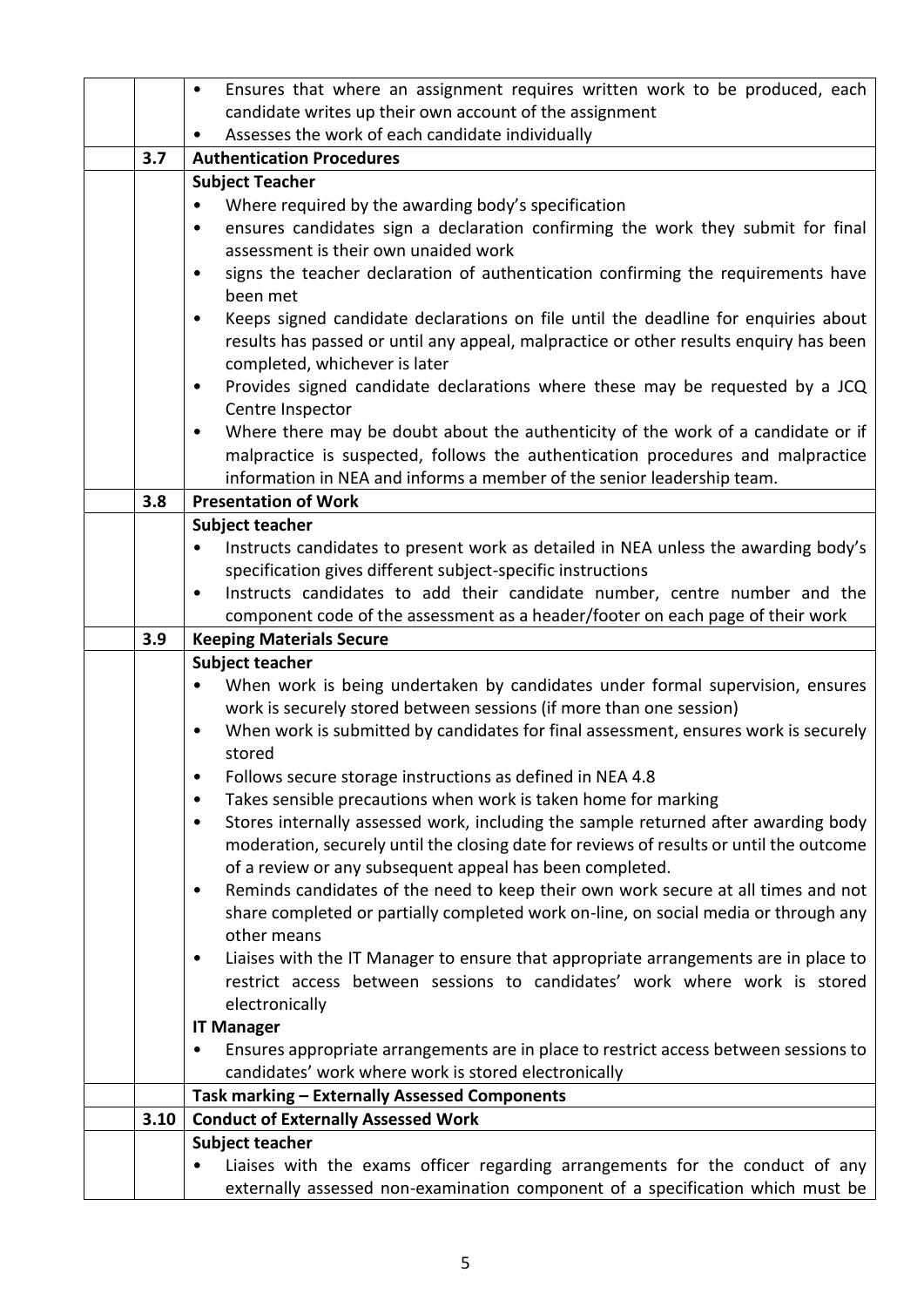|      | conducted within a window of dates specified by the awarding body and according to                        |  |  |  |  |  |
|------|-----------------------------------------------------------------------------------------------------------|--|--|--|--|--|
|      | JCQ Instructions for conducting examinations.                                                             |  |  |  |  |  |
|      | Liaises with the Visiting Examiner where this may be applicable to any externally<br>$\bullet$            |  |  |  |  |  |
|      | assessed component                                                                                        |  |  |  |  |  |
|      | <b>Exams officer</b>                                                                                      |  |  |  |  |  |
|      | Arranges timetabling, rooming and invigilation where this is applicable to any                            |  |  |  |  |  |
|      | externally assessed non-examination component of a specification                                          |  |  |  |  |  |
|      | Conducts the externally assessed component within the window specified by the<br>$\bullet$                |  |  |  |  |  |
|      | awarding body                                                                                             |  |  |  |  |  |
|      | Conducts the externally assessed component according to the JCQ publication<br>$\bullet$                  |  |  |  |  |  |
|      | Instructions for conducting examinations                                                                  |  |  |  |  |  |
|      | Test marking - Internally Assessed Components                                                             |  |  |  |  |  |
|      | <b>Head of Centre</b>                                                                                     |  |  |  |  |  |
|      | Ensures where a teacher teaches his/her own child, a conflict of interest is declared                     |  |  |  |  |  |
|      | to the awarding body and the marked work of the child submitted for moderation,                           |  |  |  |  |  |
|      | whether it is part of the moderation sample or not                                                        |  |  |  |  |  |
|      | Subject head/lead                                                                                         |  |  |  |  |  |
|      | Sets timescales for teachers to inform candidates of their centre-assessed marks that                     |  |  |  |  |  |
|      |                                                                                                           |  |  |  |  |  |
|      | will allow sufficient time for a candidate to appeal an internal assessment                               |  |  |  |  |  |
|      | decision/request a review of the centre's marking prior to the marks being submitted                      |  |  |  |  |  |
| 3.11 | to the awarding body external deadline<br><b>Submission of work</b>                                       |  |  |  |  |  |
|      | <b>Subject teacher</b>                                                                                    |  |  |  |  |  |
|      | Provides the attendance register to a Visiting Examiner                                                   |  |  |  |  |  |
|      | <b>Exams officer</b>                                                                                      |  |  |  |  |  |
|      | Provides the attendance register to the subject teacher where the component may<br>$\bullet$              |  |  |  |  |  |
|      | be assessed by a Visiting Examiner                                                                        |  |  |  |  |  |
|      | Ensures the awarding body's attendance register for any externally assessed<br>$\bullet$                  |  |  |  |  |  |
|      | component is completed correctly to show candidates who are present and any who                           |  |  |  |  |  |
|      | may be absent                                                                                             |  |  |  |  |  |
|      | Where candidates' work must be despatched to an awarding body's examiner,<br>$\bullet$                    |  |  |  |  |  |
|      | ensures the completed attendance register accompanies the work                                            |  |  |  |  |  |
|      | Keeps a copy of the attendance register until after the deadline for enquiries about<br>$\bullet$         |  |  |  |  |  |
|      | results for the exam series                                                                               |  |  |  |  |  |
|      | Packages the work as required by the awarding body and attaches the examiner<br>$\bullet$                 |  |  |  |  |  |
|      | address label                                                                                             |  |  |  |  |  |
|      | Despatches the work to the awarding body's instructions by the required deadline<br>$\bullet$             |  |  |  |  |  |
|      |                                                                                                           |  |  |  |  |  |
|      | Task marking - internally assessed components                                                             |  |  |  |  |  |
| 3.12 | <b>Marking and Annotation</b>                                                                             |  |  |  |  |  |
|      | <b>Subject Teacher</b>                                                                                    |  |  |  |  |  |
|      | Attends awarding body training as required to ensure familiarity with the mark                            |  |  |  |  |  |
|      | scheme/marking process                                                                                    |  |  |  |  |  |
|      | Marks candidates' work in accordance with the marking criteria provided by the<br>$\bullet$               |  |  |  |  |  |
|      | awarding body                                                                                             |  |  |  |  |  |
|      | Annotates candidates' work as required to facilitate internal standardisation of<br>$\bullet$             |  |  |  |  |  |
|      | marking and enable external moderation to check that marking is in line with the                          |  |  |  |  |  |
|      |                                                                                                           |  |  |  |  |  |
|      |                                                                                                           |  |  |  |  |  |
|      | assessment criteria<br>Informs candidates of their marks which could be subject to change by the awarding |  |  |  |  |  |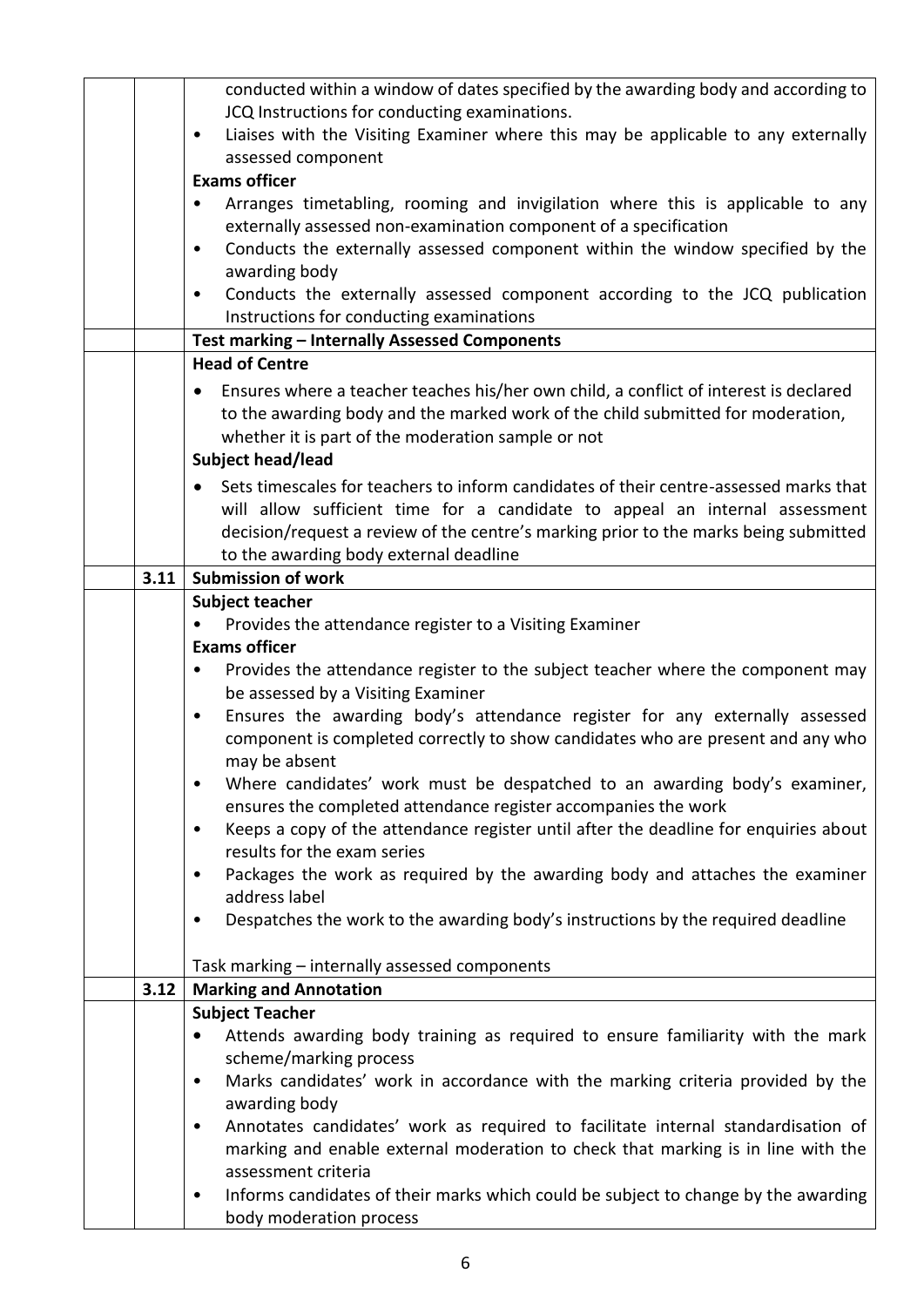|      | Ensures candidates are informed to the timescale indicated in the centre's internal<br>$\bullet$    |  |  |  |  |  |  |
|------|-----------------------------------------------------------------------------------------------------|--|--|--|--|--|--|
|      | appeals procedure to enable an internal appeal/request for a review of marking to be                |  |  |  |  |  |  |
|      | submitted by a candidate and the outcome known before final marks are submitted                     |  |  |  |  |  |  |
|      | to the awarding body.                                                                               |  |  |  |  |  |  |
| 3.13 | <b>Internal Standardisation</b>                                                                     |  |  |  |  |  |  |
|      | Quality assurance (QA) lead/Lead internal verifier                                                  |  |  |  |  |  |  |
|      | Ensures that internal standardisation of marks across assessors and teaching groups                 |  |  |  |  |  |  |
|      | takes place as required and to sequence                                                             |  |  |  |  |  |  |
|      | Supports staff not familiar with the mark scheme (eg., NQT's, supply staff etc.)<br>٠               |  |  |  |  |  |  |
|      | Ensures accurate internal standardisation - for example by:<br>$\bullet$                            |  |  |  |  |  |  |
|      | Obtaining reference materials at an early stage in the course                                       |  |  |  |  |  |  |
|      | Holding a preliminary trial marking session prior to marking                                        |  |  |  |  |  |  |
|      | Carrying out further trial marking at appropriate points during the marking period                  |  |  |  |  |  |  |
|      | After most marking has been completed, holds a further meeting to make final                        |  |  |  |  |  |  |
|      | adjustments                                                                                         |  |  |  |  |  |  |
|      | Making final adjustments to marks prior to submission                                               |  |  |  |  |  |  |
|      | Retaining work and evidence of standardisation                                                      |  |  |  |  |  |  |
|      | Subject teacher                                                                                     |  |  |  |  |  |  |
|      | Indicates on work (or cover sheet) the date of marking                                              |  |  |  |  |  |  |
|      | Marks to common standards<br>$\bullet$                                                              |  |  |  |  |  |  |
|      | Keeps candidates work secure until after the closing date for review of results for the             |  |  |  |  |  |  |
|      | series concerned or until any appeal, malpractice or other results enquiry has been                 |  |  |  |  |  |  |
|      | completed, whichever is later                                                                       |  |  |  |  |  |  |
| 3.14 | <b>Consortium arrangements</b>                                                                      |  |  |  |  |  |  |
|      | <b>Subject Head/Lead</b>                                                                            |  |  |  |  |  |  |
|      | Ensures a consortium co-ordinator is nominated (where this may be required as the<br>$\bullet$      |  |  |  |  |  |  |
|      | consortium lead)                                                                                    |  |  |  |  |  |  |
|      | Liaises with the exams officer to ensure form JCQ/CCA is submitted to the awarding<br>$\bullet$     |  |  |  |  |  |  |
|      | body for each exam series affected                                                                  |  |  |  |  |  |  |
|      | Ensures procedures for internal standardisation as a consortium are followed<br>٠                   |  |  |  |  |  |  |
|      | <b>Subject teacher</b><br>Provides marks to the exams officer to the internal deadline              |  |  |  |  |  |  |
|      | Provides the moderation sample to the exams officer to the internal deadline<br>٠                   |  |  |  |  |  |  |
|      | Retains all candidates' work in the consortium until after the deadline for reviews of<br>$\bullet$ |  |  |  |  |  |  |
|      | results for the exam series or until any appeal, malpractice or other results enquiry               |  |  |  |  |  |  |
|      | has been completed, whichever is later                                                              |  |  |  |  |  |  |
|      | <b>Exams officer</b>                                                                                |  |  |  |  |  |  |
|      | Arranges completion of form JCQ/CCA Centre consortium arrangements for centre -                     |  |  |  |  |  |  |
|      | assessed work                                                                                       |  |  |  |  |  |  |
|      | Submits form JCQ/CCA to the deadline for each exam series affected                                  |  |  |  |  |  |  |
|      | Submits marks to the awarding body deadline<br>٠                                                    |  |  |  |  |  |  |
|      | Where relevant, liaises with other consortium exams officers to arrange despatch of<br>$\bullet$    |  |  |  |  |  |  |
|      | a single moderation sample to the awarding body deadline                                            |  |  |  |  |  |  |
|      | Where relevant (as the consortium lead), retains all candidates' work in the<br>٠                   |  |  |  |  |  |  |
|      | consortium until after the deadline for enquiries about results for the exam series                 |  |  |  |  |  |  |
| 3.15 | <b>Submission of Marks and Work for Moderation</b>                                                  |  |  |  |  |  |  |
|      | <b>Subject Teacher and Exam Office</b>                                                              |  |  |  |  |  |  |
|      | Input and submit marks online via the awarding body secure extranet site, keeping a                 |  |  |  |  |  |  |
|      | record of the marks awarded to the external deadline/Provides marks to the exams                    |  |  |  |  |  |  |
|      | officer to the internal deadline                                                                    |  |  |  |  |  |  |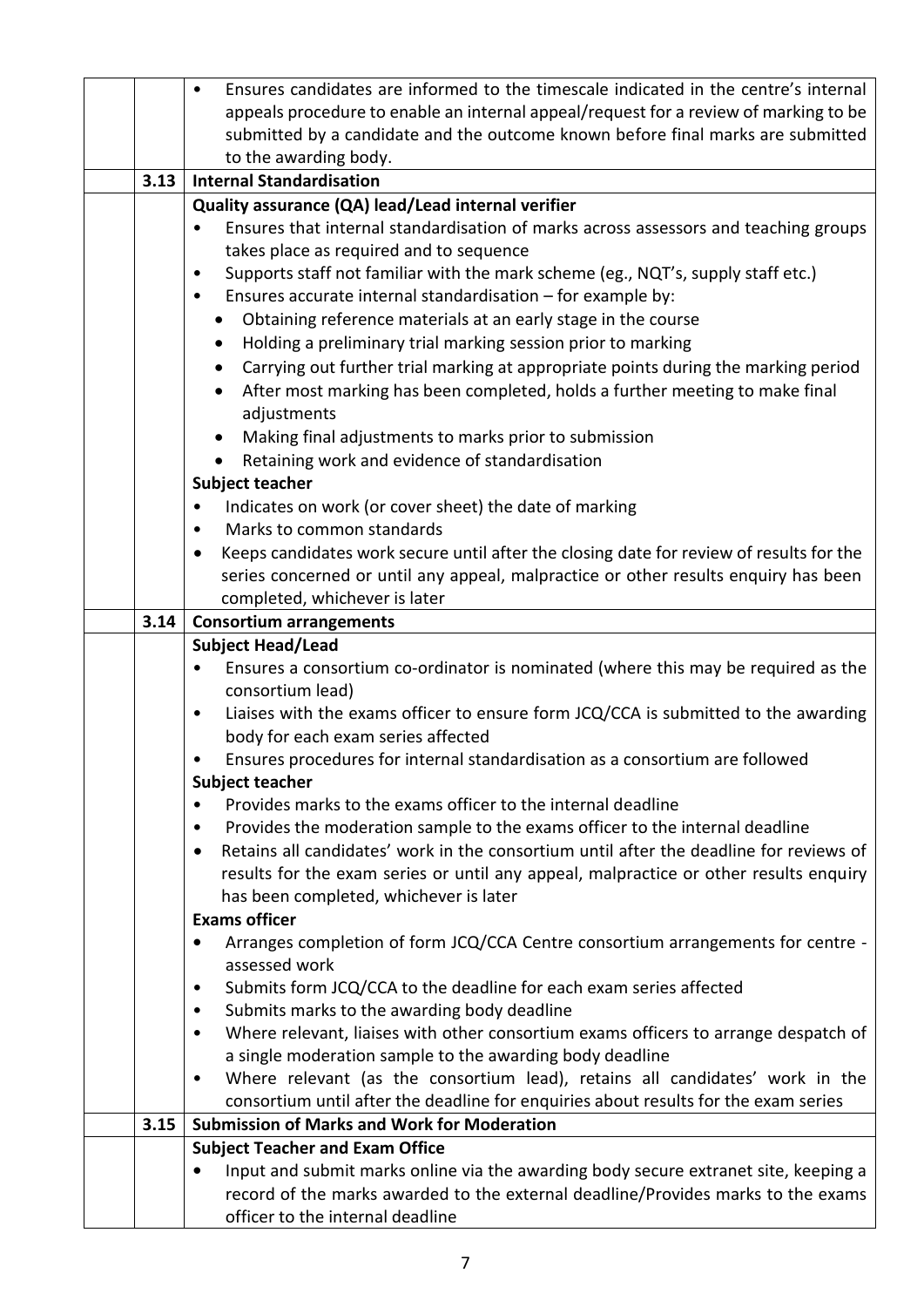|                                                                              | Subject Teacher ensures checks are made that marks for any additional candidates<br>$\bullet$      |  |  |  |  |
|------------------------------------------------------------------------------|----------------------------------------------------------------------------------------------------|--|--|--|--|
|                                                                              | are submitted and ensures mark input is checked before submission to avoid                         |  |  |  |  |
|                                                                              | transcription errors                                                                               |  |  |  |  |
|                                                                              | Submits the requested samples of candidates' work to the awarding body moderator                   |  |  |  |  |
|                                                                              | by the external deadline, keeping a record of the work submitted/Provides the                      |  |  |  |  |
|                                                                              | moderation sample to the exams officer to the internal deadline                                    |  |  |  |  |
|                                                                              | Ensures that where a candidate's work has been facilitated by a scribe or practical                |  |  |  |  |
|                                                                              | assistant, the relevant completed cover sheet is securely attached to the front of the             |  |  |  |  |
|                                                                              | work and sent to the moderator in addition to the sample requested                                 |  |  |  |  |
|                                                                              | Ensures the moderator is provided with authentication of candidates' work,<br>$\bullet$            |  |  |  |  |
| confirmation that internal standardisation has been undertaken and any other |                                                                                                    |  |  |  |  |
|                                                                              | subject-specific information where this may be required                                            |  |  |  |  |
|                                                                              | <b>Exams officer</b>                                                                               |  |  |  |  |
|                                                                              | Inputs and submits marks online with the Subject Teacher, via the awarding body                    |  |  |  |  |
|                                                                              | secure extranet site, keeping a record of the marks submitted to the external                      |  |  |  |  |
|                                                                              | deadline/Confirms with subject teachers that marks have been submitted to the                      |  |  |  |  |
|                                                                              | awarding body deadline                                                                             |  |  |  |  |
|                                                                              | Submits the requested samples of candidates' work to the moderator by the awarding<br>$\bullet$    |  |  |  |  |
|                                                                              | body deadline, keeping a record of the work submitted/Confirms with Subject teacher                |  |  |  |  |
|                                                                              | that the moderation sample has been submitted to the awarding body deadline                        |  |  |  |  |
|                                                                              | Ensures that for postal moderation:<br>$\bullet$                                                   |  |  |  |  |
|                                                                              | work is dispatched in packaging provided by the awarding body and that it is robust<br>$\bullet$   |  |  |  |  |
|                                                                              | and securely fastened                                                                              |  |  |  |  |
|                                                                              | moderator label(s) provided by the awarding body are affixed to the packaging<br>$\bullet$         |  |  |  |  |
|                                                                              | proof of dispatch is obtained and kept on file until the successful issue of final results<br>٠    |  |  |  |  |
|                                                                              | Through the subject teacher, ensures the moderator is provided with authentication<br>$\bullet$    |  |  |  |  |
|                                                                              | of candidates' work, confirmation that internal standardisation has been undertaken                |  |  |  |  |
|                                                                              | and any other subject-specific information where this may be required                              |  |  |  |  |
| 3.16                                                                         | Storage and Retention of work after submission of marks                                            |  |  |  |  |
|                                                                              | <b>Subject Teacher</b>                                                                             |  |  |  |  |
|                                                                              | Keeps a record of names and candidate numbers for candidates whose work was                        |  |  |  |  |
|                                                                              | included in the moderation sample                                                                  |  |  |  |  |
|                                                                              | Retains all marked candidates' work (including any sample returned after<br>$\bullet$              |  |  |  |  |
|                                                                              | moderation) under secure conditions for the required retention period                              |  |  |  |  |
|                                                                              | Takes steps to protect any work stored electronically from corruption and has a back-<br>$\bullet$ |  |  |  |  |
|                                                                              | up procedure in place                                                                              |  |  |  |  |
|                                                                              | Retains evidence of work where retention may be a problem (for example, photos of                  |  |  |  |  |
|                                                                              | artefacts etc.)                                                                                    |  |  |  |  |
|                                                                              | <b>Exams officer</b>                                                                               |  |  |  |  |
|                                                                              | Ensures any sample returned after moderation is logged and returned to the subject                 |  |  |  |  |
|                                                                              | teacher for secure storage and required retention                                                  |  |  |  |  |
| 3.17                                                                         | <b>External Moderation - Feedback</b>                                                              |  |  |  |  |
|                                                                              | Subject head/lead                                                                                  |  |  |  |  |
|                                                                              | Checks the final moderated marks when issued to the centre when the results are                    |  |  |  |  |
|                                                                              | published                                                                                          |  |  |  |  |
|                                                                              | Checks moderator reports and ensures that any remedial action, if necessary, is                    |  |  |  |  |
|                                                                              | undertaken before the next examination series                                                      |  |  |  |  |
|                                                                              | <b>Exams officer</b>                                                                               |  |  |  |  |
|                                                                              | Accesses or signposts moderator reports to relevant staff<br>٠                                     |  |  |  |  |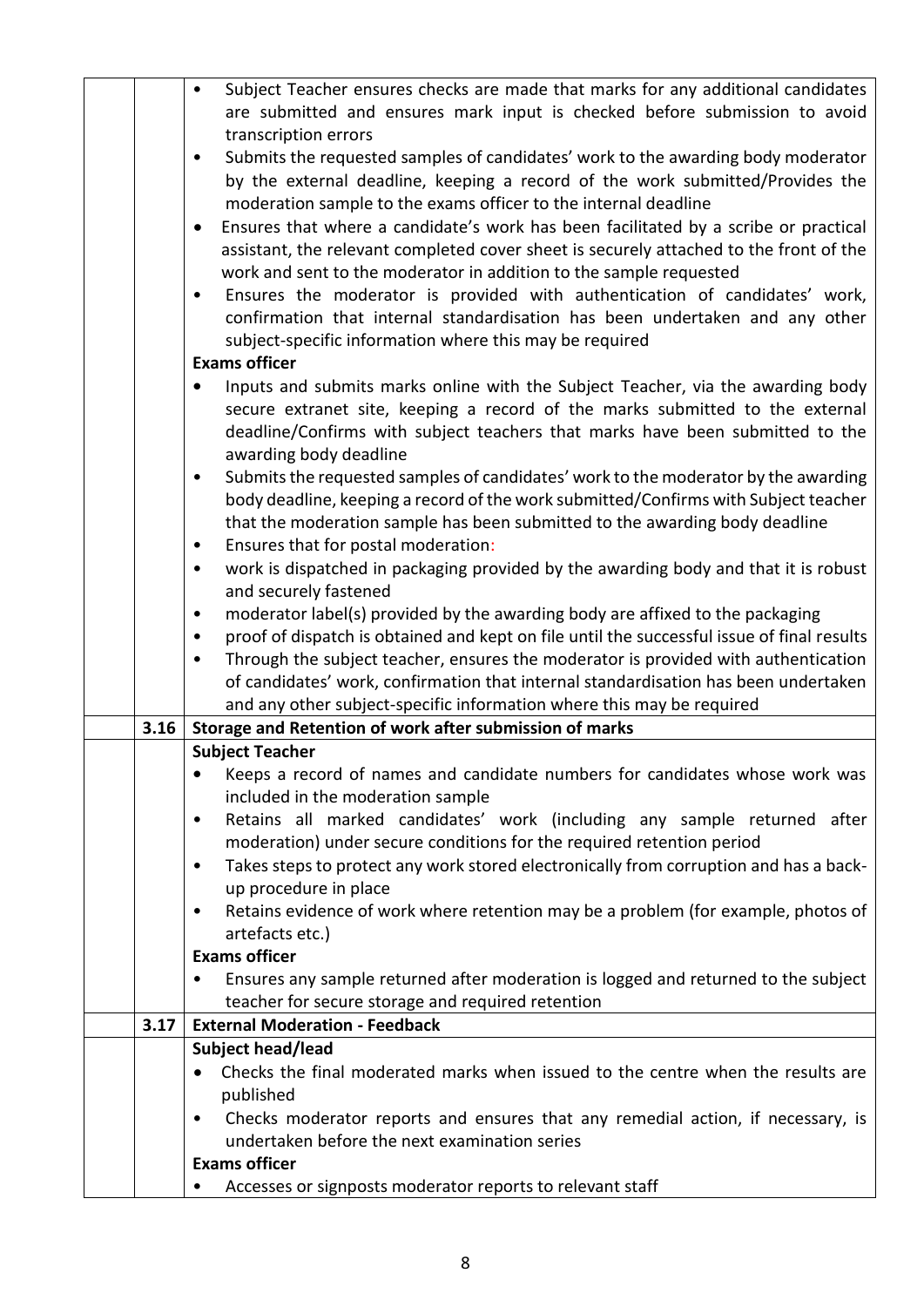|  | $\bullet$             | Takes remedial action, if necessary, where feedback may relate to centre                                                   |  |  |  |  |  |
|--|-----------------------|----------------------------------------------------------------------------------------------------------------------------|--|--|--|--|--|
|  |                       | administration                                                                                                             |  |  |  |  |  |
|  |                       | <b>Access arrangements</b>                                                                                                 |  |  |  |  |  |
|  |                       | <b>Subject Teacher</b>                                                                                                     |  |  |  |  |  |
|  |                       | Works with the SENCo to ensure any access arrangements for eligible candidates are                                         |  |  |  |  |  |
|  |                       | applied to assessments                                                                                                     |  |  |  |  |  |
|  |                       | <b>Special Educational Needs Coordinator (SENCo)</b>                                                                       |  |  |  |  |  |
|  | $\bullet$             | Follows the regulations and guidance in the JCQ publication Access Arrangements and                                        |  |  |  |  |  |
|  |                       | Reasonable Adjustments in relation to non-examination assessments including                                                |  |  |  |  |  |
|  |                       | Reasonable Adjustments for GCE A-level sciences - Endorsement of practical skills                                          |  |  |  |  |  |
|  | $\bullet$             | Where arrangements do not undermine the integrity of the qualification and is the                                          |  |  |  |  |  |
|  |                       | candidate's normal way of working, will ensure access arrangements are in place and                                        |  |  |  |  |  |
|  |                       | awarding body approval, where required, has been obtained prior to assessments                                             |  |  |  |  |  |
|  | $\bullet$             | taking place                                                                                                               |  |  |  |  |  |
|  |                       | Makes subject teachers aware of any access arrangements for eligible candidates<br>which need to be applied to assessments |  |  |  |  |  |
|  | $\bullet$             | Works with subject teachers to ensure requirements for access arrangement                                                  |  |  |  |  |  |
|  |                       | candidates requiring the support of a facilitator in assessments are met                                                   |  |  |  |  |  |
|  | $\bullet$             | Ensures that staff acting as an access arrangement facilitator are fully trained in their                                  |  |  |  |  |  |
|  | role                  |                                                                                                                            |  |  |  |  |  |
|  |                       | <b>Special Consideration</b>                                                                                               |  |  |  |  |  |
|  |                       | <b>Subject Teacher</b>                                                                                                     |  |  |  |  |  |
|  |                       | Understands that a candidate may be eligible for special consideration in assessments                                      |  |  |  |  |  |
|  |                       | in certain situations where a candidate                                                                                    |  |  |  |  |  |
|  | $\bullet$             | is absent                                                                                                                  |  |  |  |  |  |
|  | $\bullet$             | produces a reduced quantity of work                                                                                        |  |  |  |  |  |
|  | ٠                     | work has been lost                                                                                                         |  |  |  |  |  |
|  | $\bullet$             | Liaises with the exams officer when special consideration may need to be applied for                                       |  |  |  |  |  |
|  |                       | a candidate taking assessments                                                                                             |  |  |  |  |  |
|  | <b>Exams officer</b>  |                                                                                                                            |  |  |  |  |  |
|  |                       | Refers to/directs relevant staff to the JCQ publication A guide to the special                                             |  |  |  |  |  |
|  |                       | consideration process<br>Where a candidate is eligible, submits an application for special consideration via the           |  |  |  |  |  |
|  | $\bullet$             | awarding body's secure extranet site to the prescribed timescale                                                           |  |  |  |  |  |
|  | $\bullet$             | Where application for special consideration via the awarding body's secure extranet                                        |  |  |  |  |  |
|  |                       | site is not applicable, submits the required form to the awarding body to the                                              |  |  |  |  |  |
|  |                       | prescribed timescale                                                                                                       |  |  |  |  |  |
|  |                       | Keeps required evidence on file to support the application                                                                 |  |  |  |  |  |
|  | <b>Malpractice</b>    |                                                                                                                            |  |  |  |  |  |
|  | <b>Head of centre</b> |                                                                                                                            |  |  |  |  |  |
|  |                       | Understands the responsibility to immediately report to the relevant awarding body                                         |  |  |  |  |  |
|  |                       | any suspected cases of malpractice involving candidates, teachers, invigilators or                                         |  |  |  |  |  |
|  |                       | other administrative staff                                                                                                 |  |  |  |  |  |
|  | $\bullet$             | Is familiar with the JCQ publication Suspected Malpractice in Examinations and                                             |  |  |  |  |  |
|  |                       | <b>Assessments: Policies and Procedures</b>                                                                                |  |  |  |  |  |
|  | $\bullet$             | Ensures that those members of teaching staff involved in the direct supervision of                                         |  |  |  |  |  |
|  |                       | candidates producing non-examination assessment are aware of the potential for                                             |  |  |  |  |  |
|  |                       | malpractice and ensures that teaching staff are reminded that failure to report                                            |  |  |  |  |  |
|  |                       | allegations of malpractice or suspected malpractice constitutes malpractice in itself.                                     |  |  |  |  |  |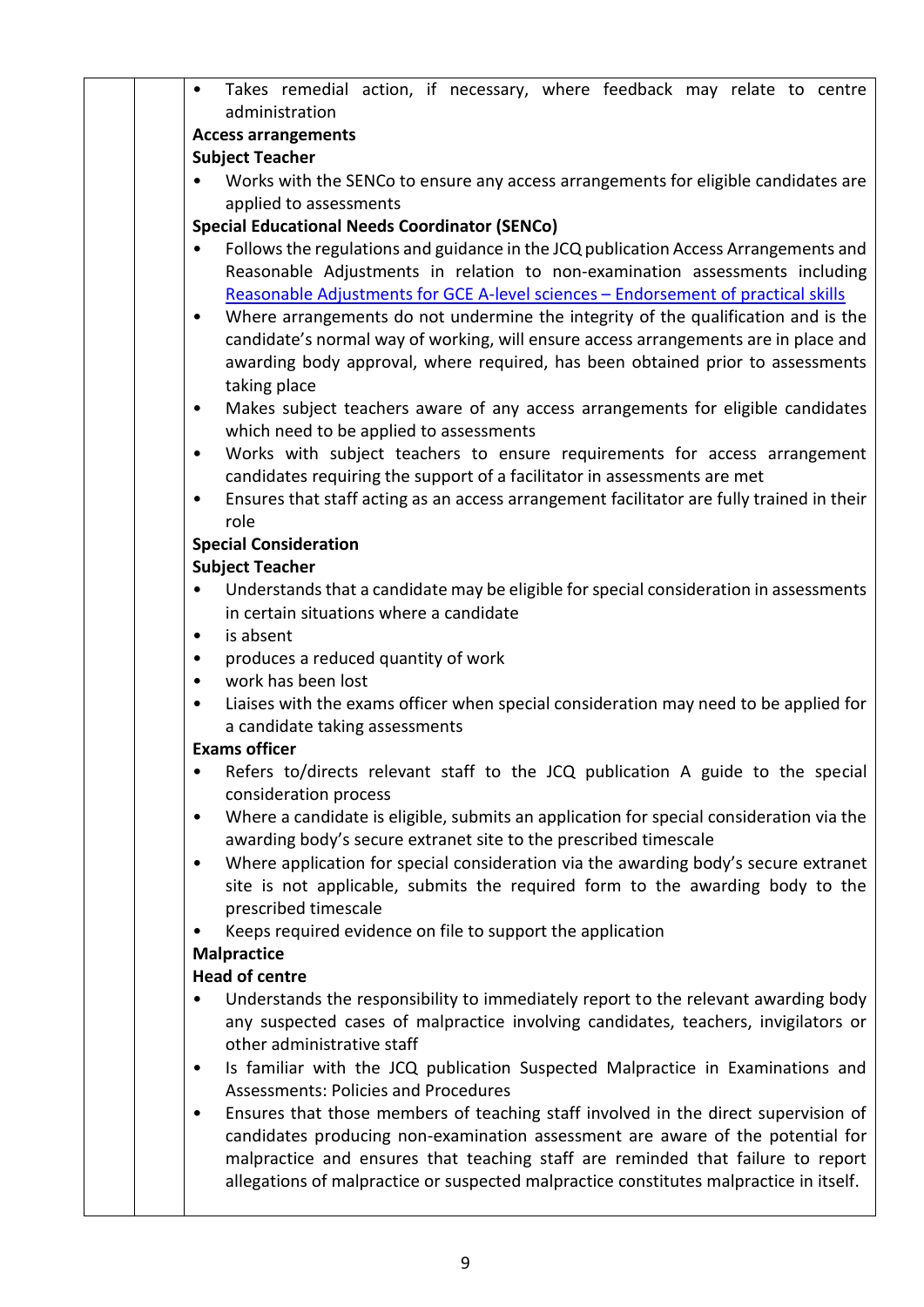|  | <b>Subject Teacher</b>                                                                                         |
|--|----------------------------------------------------------------------------------------------------------------|
|  | Is aware of the JCQ Notice to Centres - Teachers sharing assessment material and<br>candidates' work           |
|  | Ensures candidates understand the JCQ document Information for candidates - non-<br>$\bullet$                  |
|  | examination assessments                                                                                        |
|  | Ensures candidates understand the JCQ document Information for candidates - Social<br>$\bullet$                |
|  | Media                                                                                                          |
|  | Escalates and reports any alleged, suspected or actual incidents of malpractice<br>$\bullet$                   |
|  | involving candidates to the head of centre.                                                                    |
|  | <b>Exams officer</b>                                                                                           |
|  | Signposts the JCQ publication Suspected Malpractice in Examinations and<br>$\bullet$                           |
|  | Assessments: Policies and Procedures to the head of centre                                                     |
|  | Signposts the JCQ Notice to Centres - Teachers sharing assessment material and<br>$\bullet$                    |
|  | candidates' work to subject heads                                                                              |
|  | Signposts candidates to the relevant JCQ information for candidates documents<br>$\bullet$                     |
|  | Where required, supports the head of centre in investigating and reporting incidents<br>$\bullet$              |
|  | of suspected malpractice                                                                                       |
|  | <b>Post-results services</b>                                                                                   |
|  | <b>Head of Centre</b>                                                                                          |
|  | Ensures the centre's internal appeals procedures clearly detail the procedure to be                            |
|  | followed by candidates (or their parents/carers) appealing against a centre decision                           |
|  | not to support a clerical check, a review of results, a review of moderation or an                             |
|  | appeal.                                                                                                        |
|  | <b>Subject Head/Lead</b>                                                                                       |
|  | Provides relevant support to subject teachers making decisions about reviews of                                |
|  | results                                                                                                        |
|  | <b>Subject Teacher</b>                                                                                         |
|  | Provides advice and guidance to candidates on their results and the post-results<br>$\bullet$                  |
|  | services available                                                                                             |
|  | Provides the exams officer with the original sample or relevant sample of candidates'<br>$\bullet$             |
|  | work that may be required for a review of moderation to the internal deadline                                  |
|  | Supports the exams officer in collecting candidate consent where required<br>$\bullet$<br><b>Exams Officer</b> |
|  | Is aware of the individual post-results services available for externally assessed and                         |
|  | internally assessed components of non-examination assessments as detailed in the                               |
|  | JCQ publication Post Results Services, Information and guidance for centres                                    |
|  | Provides/signposts relevant centre staff and candidates to post-results services<br>٠                          |
|  | information                                                                                                    |
|  | Ensures any requests for post-results services that are available to non-examination<br>$\bullet$              |
|  | assessments are submitted online via the awarding body secure extranet site to                                 |
|  | deadline                                                                                                       |
|  | Collects candidate consent where required<br>٠                                                                 |
|  |                                                                                                                |
|  | Practical Skills Endorsement for the A Level Sciences designed for use in England                              |
|  | <b>Head of Centre</b>                                                                                          |
|  | Provides a signed declaration as part of the National Centre Number Register Annual                            |
|  | Update, that all reasonable steps have been or will be taken to ensure that all                                |
|  | candidates at the centre have had, or will have, the opportunity to undertake the                              |
|  | prescribed practical activities                                                                                |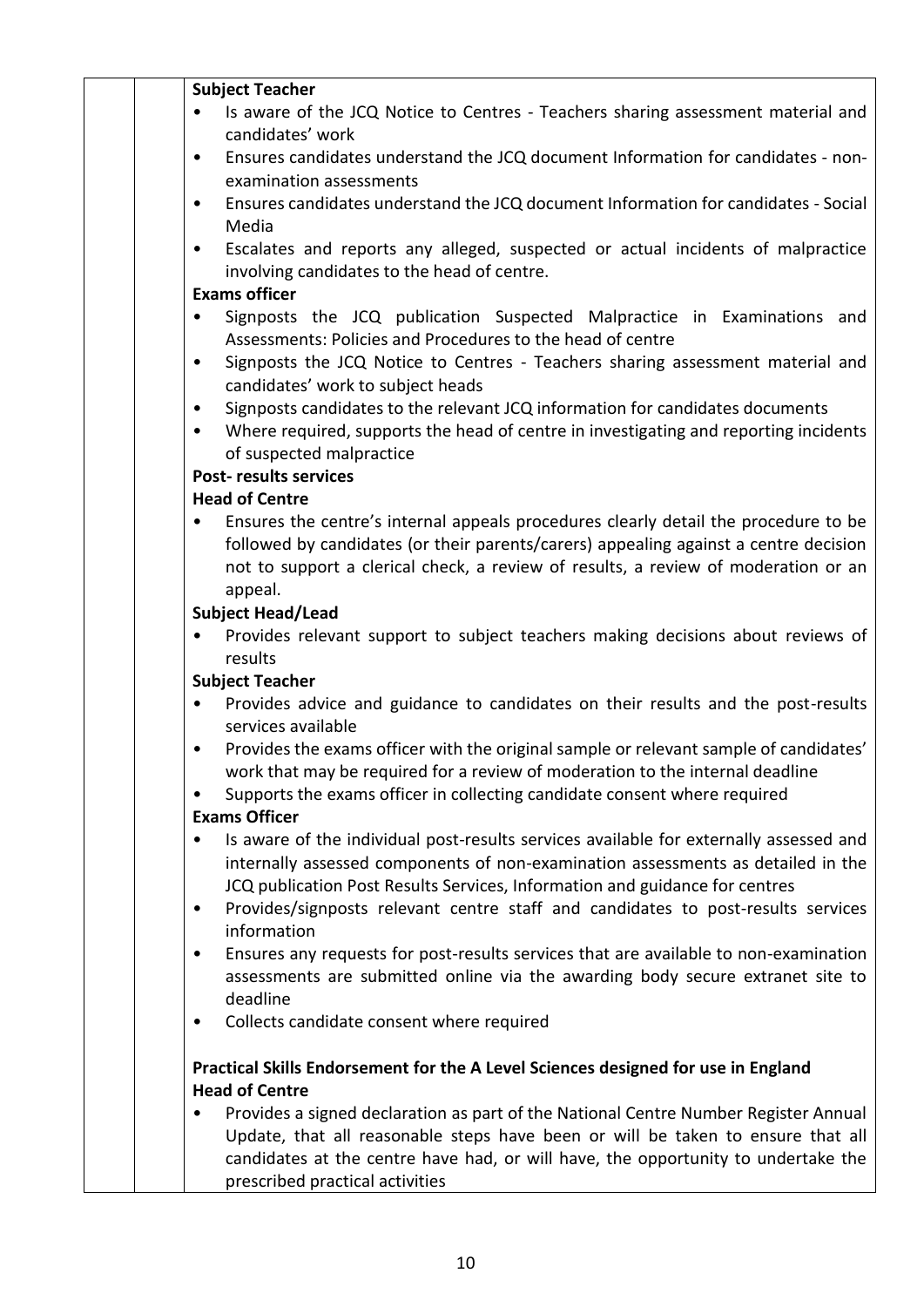| Ensures new lead teachers undertake the required training provided by awarding<br>$\bullet$<br>body on the implementation of the practical endorsement                                                                                                 |
|--------------------------------------------------------------------------------------------------------------------------------------------------------------------------------------------------------------------------------------------------------|
| Ensures relevant centre staff liaise with all relevant parties in relation to<br>$\bullet$<br>arrangements for and conduct of the monitoring visit.                                                                                                    |
| Quality assurance (QA) lead/Lead internal verifier<br>Ensures the appropriate arrangements are in place for implementing the<br>$\bullet$<br>requirements of the practical endorsement appropriately and applying the<br>assessment criteria correctly |
| <b>Subject Head/Lead</b>                                                                                                                                                                                                                               |
| Confirms understanding of the Practical Skills Endorsement for the A Level Sciences<br>$\bullet$<br>designed for use in England                                                                                                                        |
| Ensures where the centre intends to enter candidates for the first time for one or<br>$\bullet$<br>more of the A level subjects, the relevant awarding body will be contacted at the<br>beginning of the course                                        |
| Undertakes training provided by the awarding body on the implementation of the<br>$\bullet$<br>practical endorsement                                                                                                                                   |
| Disseminates information to subject teachers ensuring the standards can be applied<br>$\bullet$<br>appropriately                                                                                                                                       |
| Liaises with all relevant parties in relation to arrangements for and conduct of the<br>$\bullet$<br>monitoring visit                                                                                                                                  |
| <b>Subject Teacher</b>                                                                                                                                                                                                                                 |
| Ensures all the requirements in relation to the endorsement are known and<br>understood                                                                                                                                                                |
| Ensures the required arrangements for practical activities are in place<br>٠                                                                                                                                                                           |
| Provides all the required centre records<br>$\bullet$<br>Ensures candidates provide the required records<br>٠                                                                                                                                          |
| Provides any required information to the subject lead regarding the monitoring visit<br>Assesses candidates using Common Practical Assessment Criteria (CPAC)                                                                                          |
| Applies for an exemption where a candidate cannot access the practical endorsement<br>٠<br>due to a substantial impairment                                                                                                                             |
| Follows the awarding body's instructions for the submission of candidates Pass or Not<br>$\bullet$<br>Classified assessment outcome                                                                                                                    |
| <b>Exams Officer</b>                                                                                                                                                                                                                                   |
| Accepts contact with the monitor and pass information to the subject lead for a visit<br>to be arranged with at least two weeks notice                                                                                                                 |
| Confirms with the subject teacher that assessment outcomes have been submitted to<br>$\bullet$                                                                                                                                                         |
| the awarding body to the external deadline                                                                                                                                                                                                             |
| Follows the awarding body's instructions for the submission of candidates Pass or Not<br>$\bullet$<br>Classified assessment outcome                                                                                                                    |
| Spoken Language Endorsement for GCSE English Language specifications designed for<br>use in England                                                                                                                                                    |
| <b>Head of Centre</b>                                                                                                                                                                                                                                  |
| Provides a signed declaration as part of the National Centre Number Register Annual<br>Update, that all reasonable steps have been or will be taken to ensure that all                                                                                 |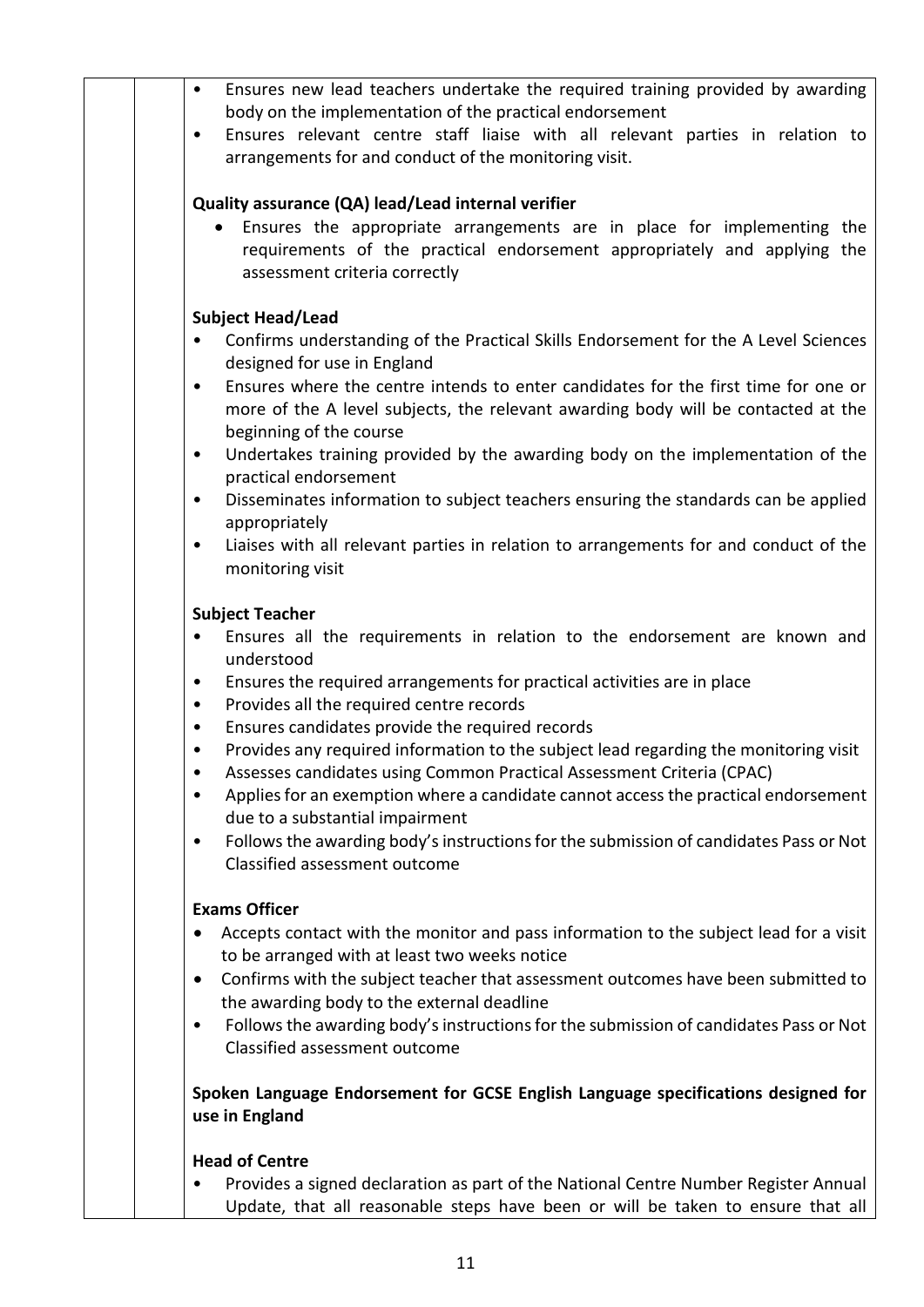|    |                                                                                                                                      | candidates at the centre have had, or will have, the opportunity to undertake the<br>Spoken Language endorsement                                                   |
|----|--------------------------------------------------------------------------------------------------------------------------------------|--------------------------------------------------------------------------------------------------------------------------------------------------------------------|
|    |                                                                                                                                      | Quality Assurance (QA) lead/Lead internal verifier                                                                                                                 |
|    |                                                                                                                                      | Ensures the appropriate arrangements are in place for internal standardisation of<br>assessments                                                                   |
|    |                                                                                                                                      | <b>Subject Head/Lead</b>                                                                                                                                           |
|    | $\bullet$                                                                                                                            | Confirms understanding of the Spoken Language Endorsement for GCSE English<br>Language specifications designed for use in England                                  |
|    | $\bullet$                                                                                                                            | Ensures the required task setting and task taking instructions are followed by subject<br>teachers                                                                 |
|    | $\bullet$                                                                                                                            | Ensures subject teachers assess candidates, either live or from recordings, using the<br>common assessment criteria                                                |
|    | Ensures for monitoring purposes, audio-visual recordings of the presentations of a<br>$\bullet$<br>sample of candidates are provided |                                                                                                                                                                    |
|    |                                                                                                                                      | <b>Subject Teacher</b>                                                                                                                                             |
|    | $\bullet$                                                                                                                            | Ensures all the requirements in relation to the endorsement are known and<br>understood                                                                            |
|    | $\bullet$                                                                                                                            | Follows the required task setting and task taking instructions                                                                                                     |
|    | $\bullet$                                                                                                                            | Assesses candidates, either live or from recordings, using the common assessment<br>criteria                                                                       |
|    | $\bullet$                                                                                                                            | Provides audio-visual recordings of the presentations of a sample of candidates for<br>monitoring purposes                                                         |
|    | $\bullet$                                                                                                                            | Follows the awarding body's instructions for the submission of grades (Pass, Merit,<br>Distinction or Not Classified) and the storage and submission of recordings |
|    |                                                                                                                                      | <b>Exams Officer</b>                                                                                                                                               |
|    | $\bullet$                                                                                                                            | Follows the awarding body's instructions for the submission of grades and the storage<br>and submission of recordings                                              |
| 4. | <b>MONITORING</b>                                                                                                                    |                                                                                                                                                                    |
|    |                                                                                                                                      | This Policy is reviewed by the Curriculum, Assessment and Standards Committee on a yearly                                                                          |
|    | basis.                                                                                                                               |                                                                                                                                                                    |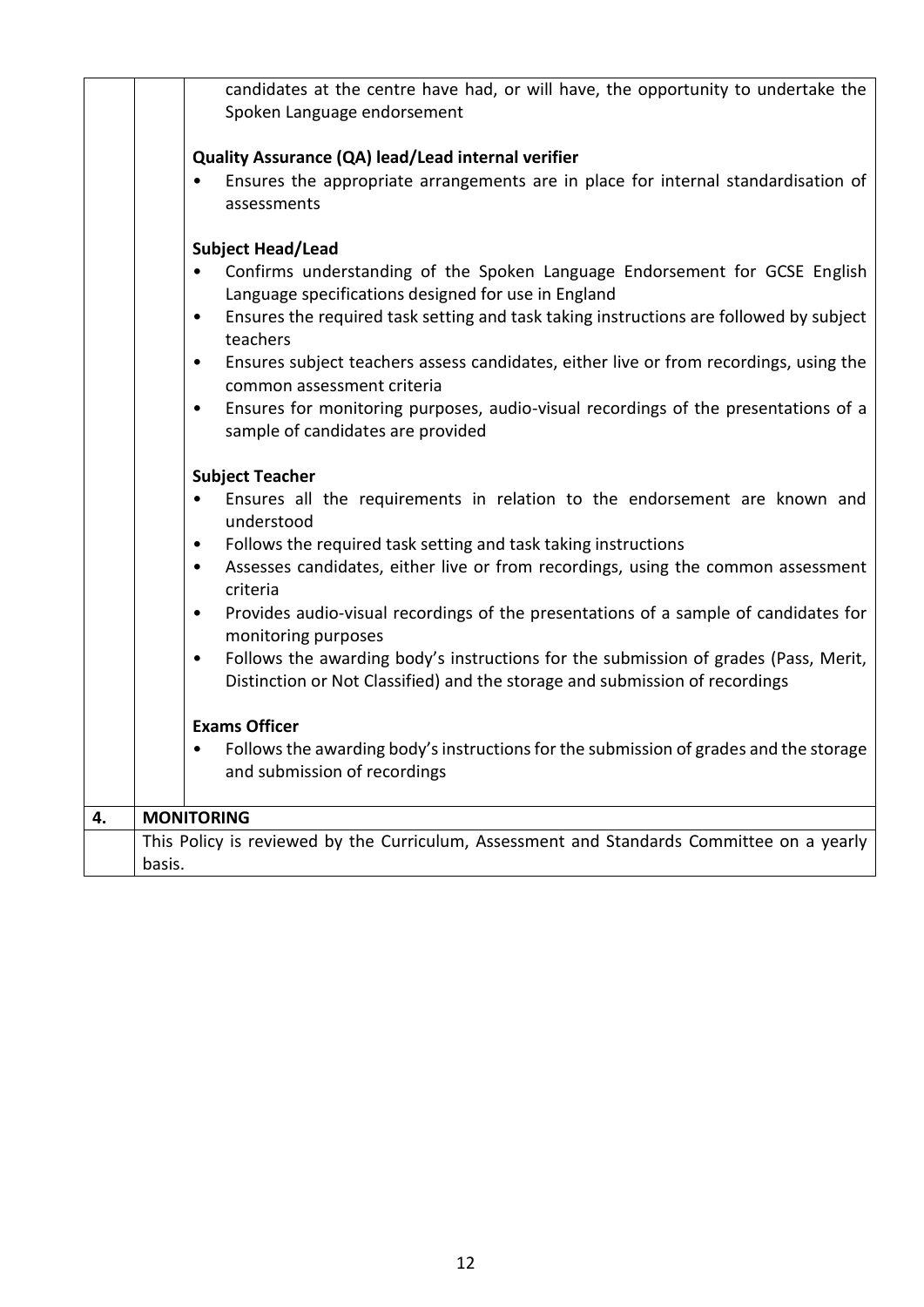## **Management of Issues and Potential Risks Associated with Non-Examination Assessments**

| <b>Issue/Risk</b>                                 | Centre actions to manage issue/mitigate risk                                                                          | <b>Action by</b>   |
|---------------------------------------------------|-----------------------------------------------------------------------------------------------------------------------|--------------------|
| <b>Task setting</b>                               |                                                                                                                       |                    |
| Awarding body set task: IT failure/corruption of  | Awarding body key date for accessing/downloading set task noted prior to start of                                     |                    |
| task details where set task details accessed      | course                                                                                                                |                    |
| from the awarding body online                     | IT systems checked prior to key date                                                                                  |                    |
|                                                   | Alternative IT system used to gain access                                                                             |                    |
|                                                   | Awarding body contacted to request direct email of task details                                                       |                    |
| Centre set task: Subject teacher fails to meet    | Ensures that subject teachers access awarding body training information, practice                                     | Curriculum Leader  |
| the assessment criteria as detailed in the        | materials etc.                                                                                                        |                    |
| specification                                     | Records confirmation that subject teachers understand the task setting                                                |                    |
|                                                   | arrangements as defined in the awarding body's specification                                                          |                    |
|                                                   | Samples assessment criteria in the centre set task                                                                    |                    |
| Candidates do not understand the marking          | A simplified version of the awarding body's marking criteria described in the                                         | Subject teacher    |
| criteria and what they need to do to gain credit  | specification that is not specific to the work of an individual candidate or group of                                 |                    |
|                                                   | candidates is produced for candidates                                                                                 |                    |
|                                                   | Records confirm all candidates understand the marking criteria                                                        |                    |
|                                                   | Candidates confirm/record they understand the marking criteria                                                        |                    |
| Subject teacher long term absence during the      | See centre's exam contingency plan - Teaching staff extended absence at key points                                    |                    |
| task setting stage                                | in the exam cycle                                                                                                     |                    |
| <b>Issuing of tasks</b>                           |                                                                                                                       |                    |
| Task for legacy specification given to candidates | Ensures subject teachers take care to distinguish between requirements/tasks for                                      |                    |
| undertaking new specification                     | legacy specifications and requirements/tasks for new specifications                                                   | Curriculum Leader  |
|                                                   | Awarding body guidance sought where this issue remains unresolved                                                     |                    |
|                                                   |                                                                                                                       |                    |
| Awarding body set task not issued to candidates   | Awarding body key date for accessing set task as detailed in the specification noted                                  | Subject            |
| on time                                           | prior to start of course                                                                                              | teacher/curriculum |
|                                                   | Course information issued to candidates contains details when set task will be issued<br>and needs to be completed by | leader             |
|                                                   | Set task accessed well in advance to allow time for planning, resourcing and teaching                                 |                    |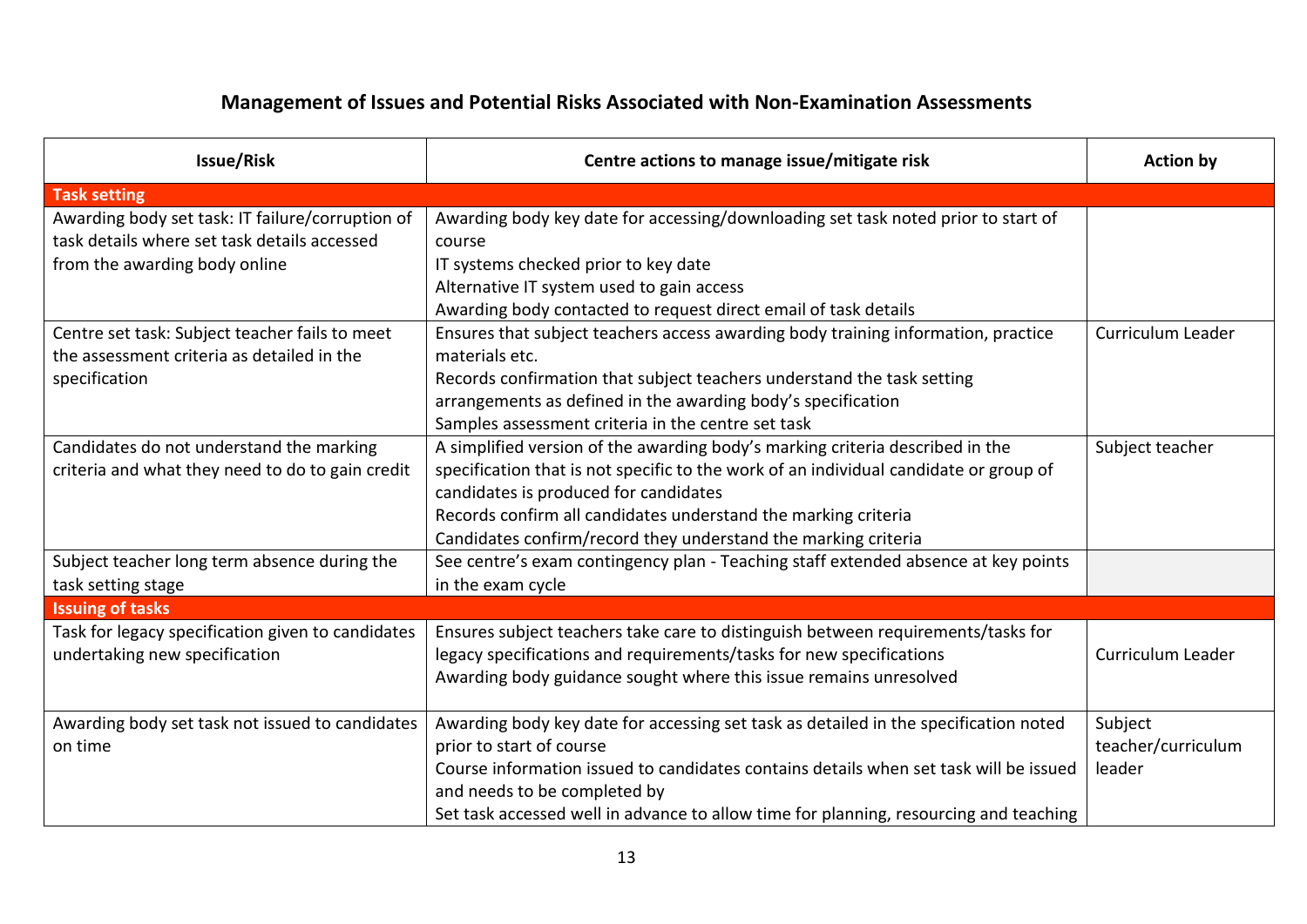| The wrong task is given to candidates                                                                                                                                   | Ensures course planning and information taken from the awarding body's<br>specification confirms the correct task will be issued to candidates<br>Awarding body guidance sought where this issue remains unresolved                                                                                                                                                                                                  | Curriculum<br>Leader/SLT Line<br>Manager                                              |
|-------------------------------------------------------------------------------------------------------------------------------------------------------------------------|----------------------------------------------------------------------------------------------------------------------------------------------------------------------------------------------------------------------------------------------------------------------------------------------------------------------------------------------------------------------------------------------------------------------|---------------------------------------------------------------------------------------|
| Subject teacher long term absence during the<br>issuing of tasks stage                                                                                                  | See centre's exam contingency plan - Teaching staff extended absence at key<br>points in the exam cycle                                                                                                                                                                                                                                                                                                              |                                                                                       |
| A candidate (or parent/carer) expresses concern<br>about safeguarding, confidentiality or faith in<br>undertaking a task such as a presentation that<br>may be recorded | Accepts contact with the monitor and pass information to the subject lead for a<br>visit to be arranged with at least two weeks' notice<br>Confirms with the subject teacher that assessment outcomes have been<br>submitted to the awarding body to the external deadline                                                                                                                                           |                                                                                       |
|                                                                                                                                                                         |                                                                                                                                                                                                                                                                                                                                                                                                                      |                                                                                       |
| <b>Supervision</b>                                                                                                                                                      |                                                                                                                                                                                                                                                                                                                                                                                                                      |                                                                                       |
| Planned assessments clash with other centre or<br>candidate activities                                                                                                  | Assessment plan identified for the start of the course<br>Assessment dates/periods included in centre wide calendar                                                                                                                                                                                                                                                                                                  |                                                                                       |
| Rooms or facilities inadequate for candidates to<br>take tasks under appropriate supervision                                                                            | Timetabling organised to allocate appropriate rooms and IT facilities for the start<br>of the course<br>Staggered sessions arranged where IT facilities insufficient for number of<br>candidates<br>Whole cohort to undertake written task in large exam venue at the same time<br>(exam conditions do not apply)                                                                                                    | Curriculum Leader                                                                     |
| Insufficient supervision of candidates to enable<br>work to be authenticated                                                                                            | Confirm subject teachers are aware of and follow the current JCQ publication<br>Instructions for conducting non-examination assessments and any other specific<br>instructions detailed in the awarding body's specification in relation to the<br>supervision of candidates<br>Confirm subject teachers understand their role and responsibilities as detailed in<br>the center's non-examination assessment policy | Curriculum Leader<br>Exam Officer                                                     |
| A candidate is suspected of malpractice prior to<br>submitting their work for assessment                                                                                | Instructions and processes in the current JCQ publication Instructions for<br>conducting non-examination assessments (chapter 9 Malpractice) are followed<br>An internal investigation and where appropriate internal disciplinary procedures<br>are followed                                                                                                                                                        | Subject Leader,<br>Curriculum Leader,<br>Exam Officer, Deputy<br>Head, Head of Centre |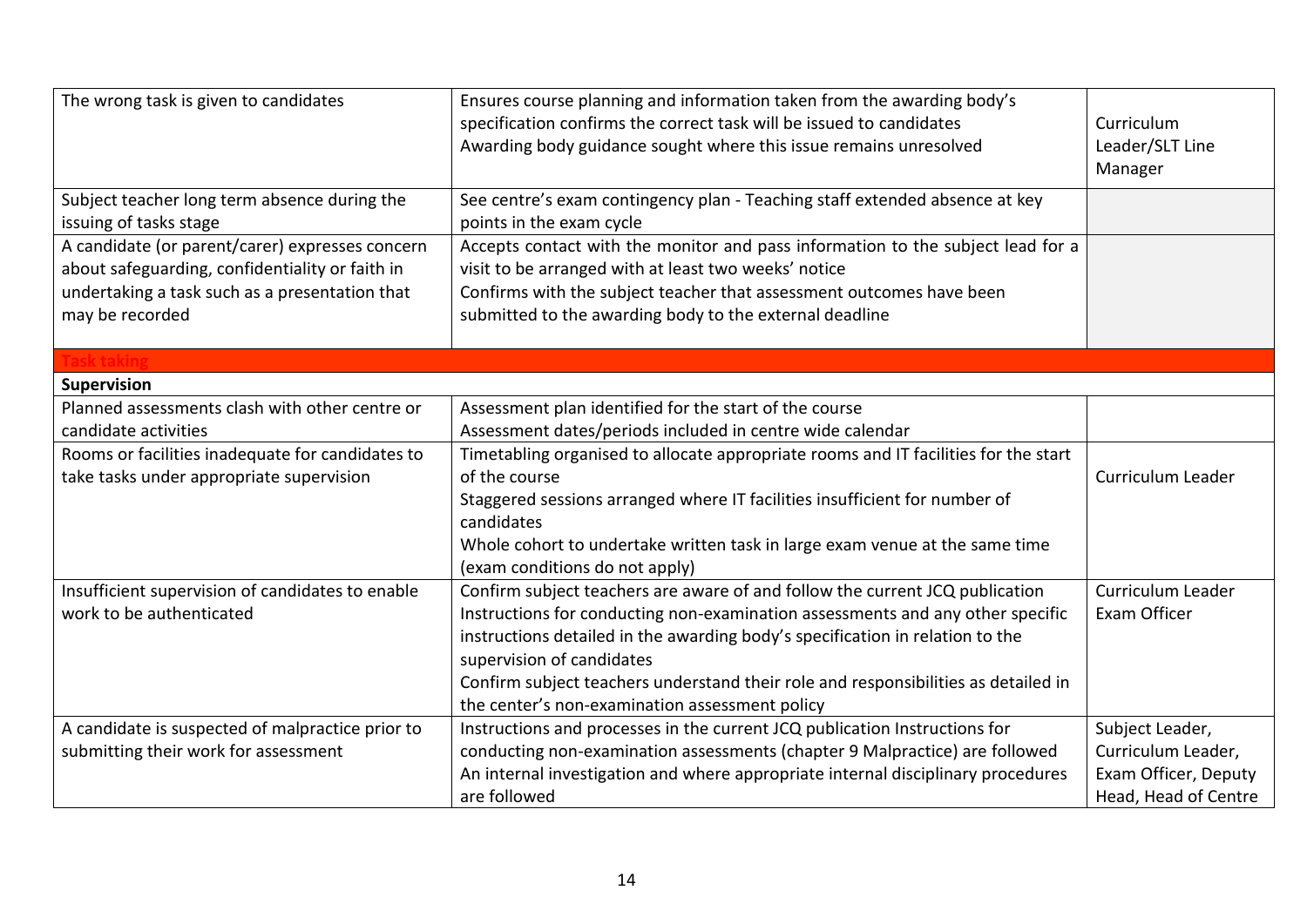| Access arrangements were not put in place for an  | Relevant staff are signposted to the JCQ publication A guide to the special                                                                         | Curriculum Leader,  |
|---------------------------------------------------|-----------------------------------------------------------------------------------------------------------------------------------------------------|---------------------|
| assessment where a candidate is approved for      | consideration process (chapter 2), to determine the process to be followed to                                                                       | SENCo, Exam Officer |
| arrangements                                      | apply for special consideration for the candidate                                                                                                   |                     |
|                                                   |                                                                                                                                                     |                     |
| <b>Advice and feedback</b>                        |                                                                                                                                                     |                     |
| Candidate claims appropriate advice and feedback  | Ensures a centre-wide process is in place for subject teachers to record all                                                                        |                     |
| not given by subject teacher prior to starting on | information provided to candidates before work begins as part of the centre's                                                                       |                     |
| their work                                        | quality assurance procedures?                                                                                                                       |                     |
|                                                   | Regular monitoring of subject teacher completed records and sign-off to confirm<br>monitoring activity                                              |                     |
|                                                   | Full records kept detailing all information and advice given to candidates prior to                                                                 |                     |
|                                                   | starting on their work as appropriate to the subject and component                                                                                  |                     |
|                                                   | Candidate confirms/records advice and feedback given prior to starting on their                                                                     |                     |
|                                                   | work?                                                                                                                                               |                     |
| Candidate claims no advice and feedback given by  | Ensures a centre-wide process is in place for subject teachers to record all advice                                                                 |                     |
| subject teacher during the task-taking stage      | and feedback provided to candidates during the task-taking stage as part of the<br>centre's quality assurance procedures                            |                     |
|                                                   | Regular monitoring of subject teacher completed records and sign-off to confirm                                                                     |                     |
|                                                   | monitoring activity                                                                                                                                 |                     |
|                                                   | Full records kept detailing all advice and feedback given to candidates during the<br>task-taking stage as appropriate to the subject and component |                     |
|                                                   | Candidate confirms/records advice and feedback given during the task-taking                                                                         |                     |
|                                                   | stage                                                                                                                                               |                     |
| A third party claims that assistance was given to | An investigation is conducted; candidates and subject teacher are interviewed,                                                                      |                     |
| candidates by the subject teacher over and above  | and statements recorded where relevant                                                                                                              |                     |
| that allowed in the regulations and specification | Records as detailed above are provided to confirm all assistance given                                                                              |                     |
|                                                   | Where appropriate, a suspected malpractice report is submitted to the awarding                                                                      |                     |
|                                                   | body                                                                                                                                                |                     |
| Candidate does not reference information from     | Candidate is advised at a general level to reference information before work is                                                                     | Curriculum Leader,  |
| published source                                  | submitted for formal assessment                                                                                                                     | subject teacher     |
|                                                   | Candidate is again referred to the JCQ document Information for candidates:                                                                         |                     |
|                                                   | non-examination assessments                                                                                                                         |                     |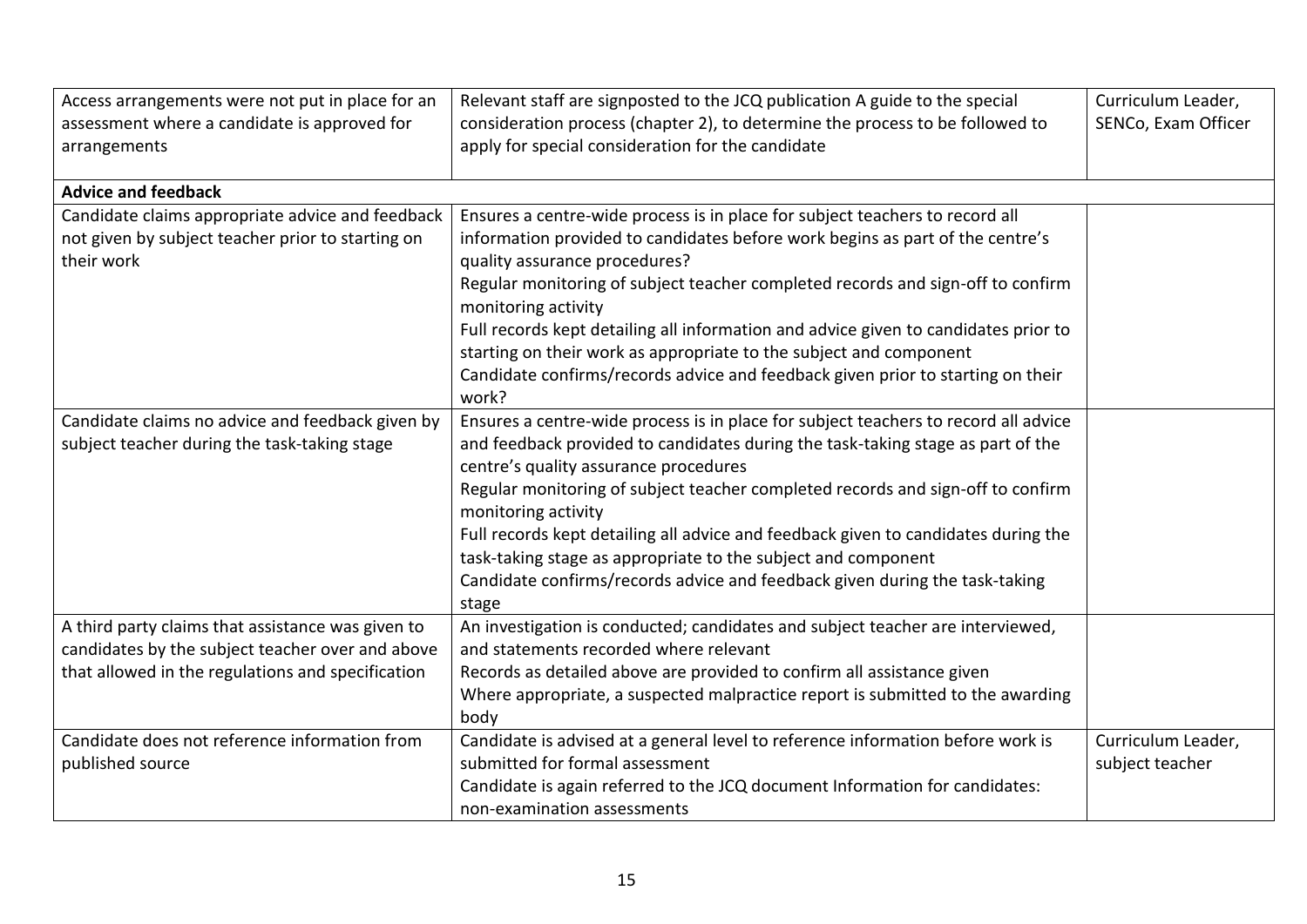|                                                   | Candidate's detailed record of his/her own research, planning, resources etc. is  |                      |
|---------------------------------------------------|-----------------------------------------------------------------------------------|----------------------|
|                                                   | regularly checked to ensure continued completion                                  |                      |
| Candidate does not set out references as required | Candidate is advised at a general level to review and re-draft the set out of     | Subject teacher      |
|                                                   | references before work is submitted for formal assessment                         |                      |
|                                                   | Candidate is again referred to the JCQ document Information for candidates:       |                      |
|                                                   | non-examination assessments                                                       |                      |
|                                                   | Candidate's detailed record of his/her own research, planning, resources etc. is  |                      |
|                                                   | regularly checked to ensure continued completion                                  |                      |
| Candidate joins the course late after formally    | A separate supervised session(s) is arranged for the candidate to catch up        | Subject teacher      |
| supervised task taking has started                |                                                                                   |                      |
| Candidate moves to another centre during the      | Awarding body guidance is sought to determine what can be done depending on       |                      |
| course                                            | the stage at which the move takes place                                           |                      |
| An excluded pupil wants to complete his/her non-  | The awarding body specification is checked to determine if the specification is   | Head of Key Stage,   |
| examination assessment(s)                         | available to a candidate outside mainstream education                             | Head of Year,        |
|                                                   | If so, arrangements for supervision, authentication and marking are made          | Curriculum Leader,   |
|                                                   | separately for the candidate                                                      | Subject teacher, SLT |
| <b>Resources</b>                                  |                                                                                   |                      |
| A candidate augments notes and resources          | Preparatory notes and the work to be assessed are collected in and kept secure    | Subject teacher,     |
| between formally supervised sessions              | between formally supervised sessions                                              | Network Manager      |
|                                                   | Where memory sticks are used by candidates, these are collected in and kept       |                      |
|                                                   | secure between formally supervised sessions                                       |                      |
|                                                   | Where work is stored on the centre's network, access for candidates is restricted |                      |
|                                                   | between formally supervised sessions                                              |                      |
| A candidate fails to acknowledge sources on work  | Candidate's detailed record of his/her own research, planning, resources etc. is  | Curriculum Leader,   |
| that is submitted for assessment                  | checked to confirm all the sources used, including books, websites and            | Subject leader       |
|                                                   | audio/visual resources                                                            |                      |
|                                                   | Awarding body guidance is sought on whether the work of the candidate should      |                      |
|                                                   | be marked where candidate's detailed records acknowledges sources                 |                      |
|                                                   | appropriately                                                                     |                      |
|                                                   | Where confirmation is unavailable from candidate's records, awarding body         |                      |
|                                                   | guidance is sought and/or a mark of zero is submitted to the awarding body for    |                      |
|                                                   | the candidate                                                                     |                      |
|                                                   |                                                                                   |                      |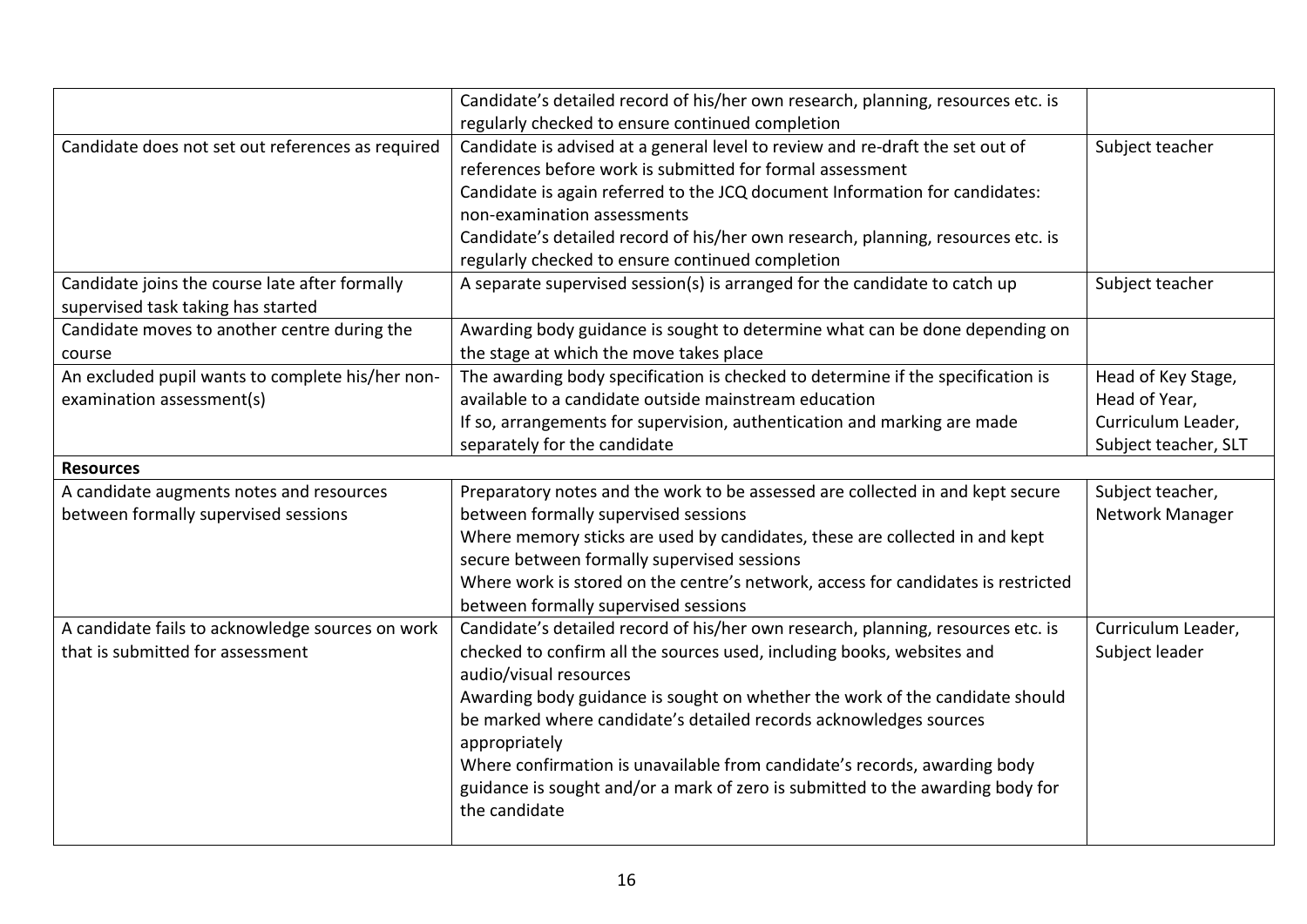| <b>Word and time limits</b>                                                                                                                            |                                                                                                                                                                                                                                                                                                                                                                                                                                                                                                                                                                                                                                              |                                                     |  |
|--------------------------------------------------------------------------------------------------------------------------------------------------------|----------------------------------------------------------------------------------------------------------------------------------------------------------------------------------------------------------------------------------------------------------------------------------------------------------------------------------------------------------------------------------------------------------------------------------------------------------------------------------------------------------------------------------------------------------------------------------------------------------------------------------------------|-----------------------------------------------------|--|
| A candidate is penalised by the awarding body for<br>exceeding word or time limits                                                                     | Records confirm the awarding body specification has been checked to determine<br>if word or time limits are mandatory<br>Where limits are for guidance only, candidates are discouraged from exceeding<br>them<br>Candidates confirm/record any information provided to them on word or time<br>limits is known and understood                                                                                                                                                                                                                                                                                                               | Curriculum Leader,<br>Subject teacher,<br>candidate |  |
| <b>Collaboration and group work</b>                                                                                                                    |                                                                                                                                                                                                                                                                                                                                                                                                                                                                                                                                                                                                                                              |                                                     |  |
| Candidates have worked in groups where the<br>awarding body specification states this is not<br>permitted                                              | Records confirm the awarding body specification has been checked to determine<br>if group work is permitted<br>Awarding body guidance sought where this issue remains unresolved                                                                                                                                                                                                                                                                                                                                                                                                                                                             | Curriculum Leader,<br>subject leader                |  |
| <b>Authentication procedures</b>                                                                                                                       |                                                                                                                                                                                                                                                                                                                                                                                                                                                                                                                                                                                                                                              |                                                     |  |
| A teacher has doubts about the authenticity of<br>the work submitted by a candidate for internal<br>assessment<br>Candidate plagiarises other material | Records confirm subject staff have been made aware of the JCQ document<br>Teachers sharing assessment material and candidates' work<br>Records confirm that candidates have been issued with the current JCQ<br>document Information for candidates: non-examination assessments<br>Candidates confirm/record that they understand what they need to do to comply<br>with the regulations for non-examination assessments as outlined in the JCQ<br>document Information for candidates: non-examination assessments<br>The candidate's work is not accepted for assessment<br>A mark of zero is recorded and submitted to the awarding body | <b>Examination Officer</b><br>Curriculum Leader     |  |
| Candidate does not sign their authentication<br>statement/declaration                                                                                  | Records confirm that candidates have been issued with the current JCQ<br>document Information for candidates: non-examination assessments<br>Candidates confirm/record they understand what they need to do to comply with<br>the regulations as outlined in the JCQ document Information for candidates: non-<br>examination assessments<br>Declaration is checked for signature before accepting the work of a candidate for<br>formal assessment                                                                                                                                                                                          |                                                     |  |
| Subject teacher not available to sign<br>authentication forms                                                                                          | Ensures a centre-wide process is in place for subject teachers to sign<br>authentication forms at the point of marking candidates work as part of the<br>centre's quality assurance procedures                                                                                                                                                                                                                                                                                                                                                                                                                                               | Curriculum Leader,<br><b>SLT Line Manager</b>       |  |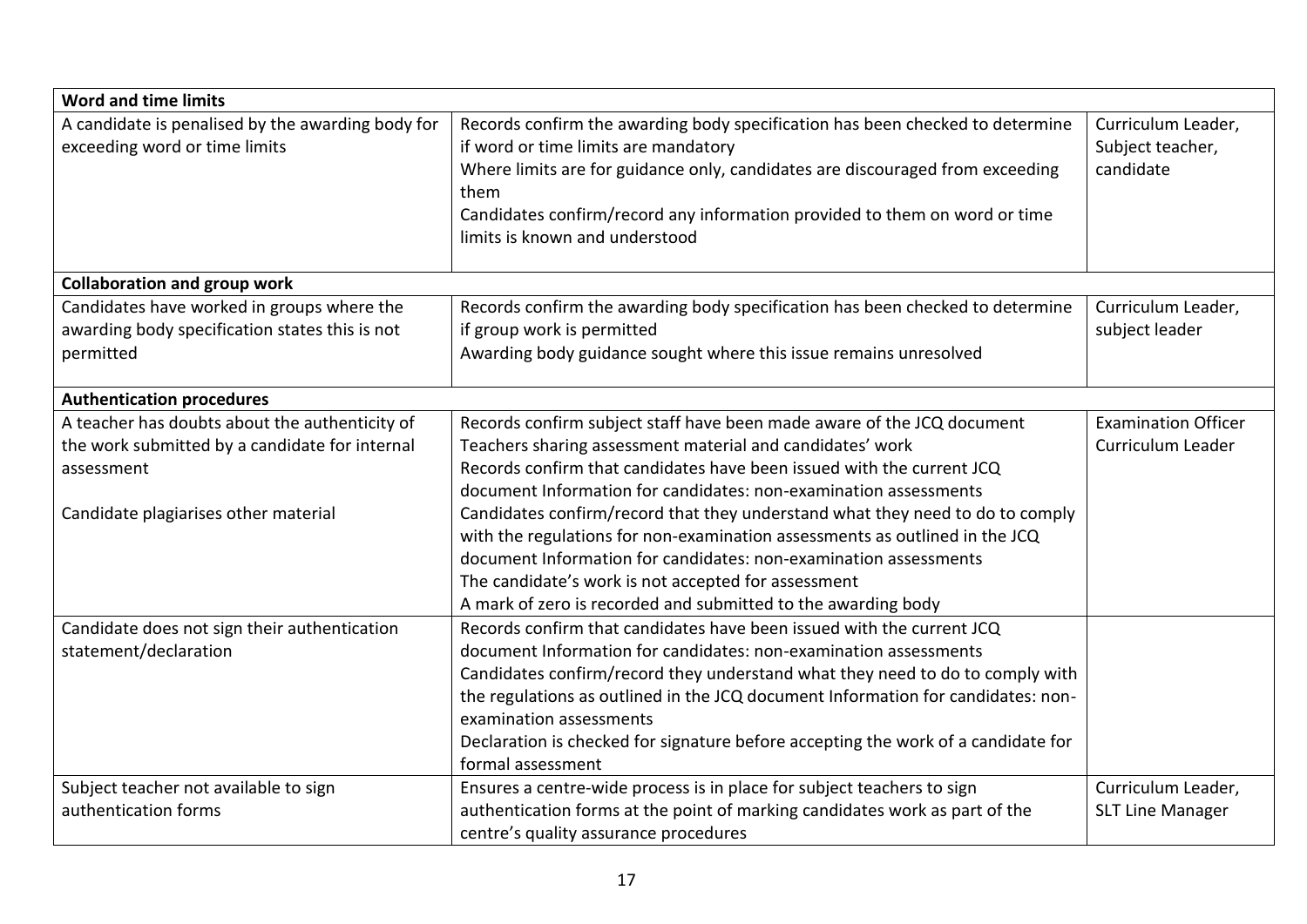| <b>Presentation of work</b>                                                                    |                                                                                                                          |                         |  |
|------------------------------------------------------------------------------------------------|--------------------------------------------------------------------------------------------------------------------------|-------------------------|--|
| Candidate does not fully complete the awarding<br>body's cover sheet that is attached to their | Cover sheet is checked to ensure it is fully completed before accepting the work<br>of a candidate for formal assessment |                         |  |
| worked submitted for formal assessment                                                         |                                                                                                                          |                         |  |
| <b>Keeping materials secure</b>                                                                |                                                                                                                          |                         |  |
| Candidates work between formal supervised                                                      | Records confirm subject teachers are aware of and follow current JCQ publication                                         | Curriculum Leader       |  |
| sessions is not securely stored                                                                | Instructions for conducting non-examination assessments                                                                  |                         |  |
|                                                                                                | Regular monitoring ensures subject teacher use of appropriate secure storage                                             |                         |  |
| Adequate secure storage not available to subject                                               | Records confirm adequate/sufficient secure storage is available to subject                                               |                         |  |
| teacher                                                                                        | teacher prior to the start of the course                                                                                 |                         |  |
|                                                                                                | Alternative secure storage sourced where required                                                                        |                         |  |
| Task marking - externally assessed components                                                  |                                                                                                                          |                         |  |
| A candidate is absent on the day of the examiner                                               | Awarding body guidance is sought to determine if alternative assessment                                                  | Subject teacher,        |  |
| visit for an acceptable reason                                                                 | arrangements can be made for the candidate                                                                               | Examination Officer,    |  |
|                                                                                                | If not, eligibility for special consideration is explored and a request submitted to                                     | Deputy Head, Head of    |  |
|                                                                                                | the awarding body where appropriate                                                                                      | Centre                  |  |
| A candidate is absent on the day of the examiner                                               | The candidate is marked absent on the attendance register                                                                | Subject teacher,        |  |
| visit for an unacceptable reason                                                               |                                                                                                                          | Examination Officer,    |  |
|                                                                                                |                                                                                                                          | Deputy Head, Head of    |  |
|                                                                                                |                                                                                                                          | Centre                  |  |
| Task marking - internally assessed components                                                  |                                                                                                                          |                         |  |
| A candidate submits little or no work                                                          | Where a candidate submits no work, the candidate is recorded as absent when                                              | Subject teacher,        |  |
|                                                                                                | marks are submitted to the awarding body                                                                                 | Curriculum Teacher,     |  |
|                                                                                                | Where a candidate submits little work, the work produced is assessed against the                                         | <b>SLT Line Manager</b> |  |
|                                                                                                | assessment criteria and a mark allocated appropriately; where the work does not                                          |                         |  |
|                                                                                                | meet any of the assessment criteria a mark of zero is submitted to the awarding<br>body                                  |                         |  |
| A candidate is unable to finish their work for                                                 | Relevant staff are signposted to the JCQ publication A guide to the special                                              | Subject teacher,        |  |
| unforeseen reason                                                                              | consideration process (chapter 5), to determine eligibility and the process to be                                        | Examination officer,    |  |
|                                                                                                | followed for shortfall in work                                                                                           | Deputy Head, Head of    |  |
|                                                                                                |                                                                                                                          | Centre                  |  |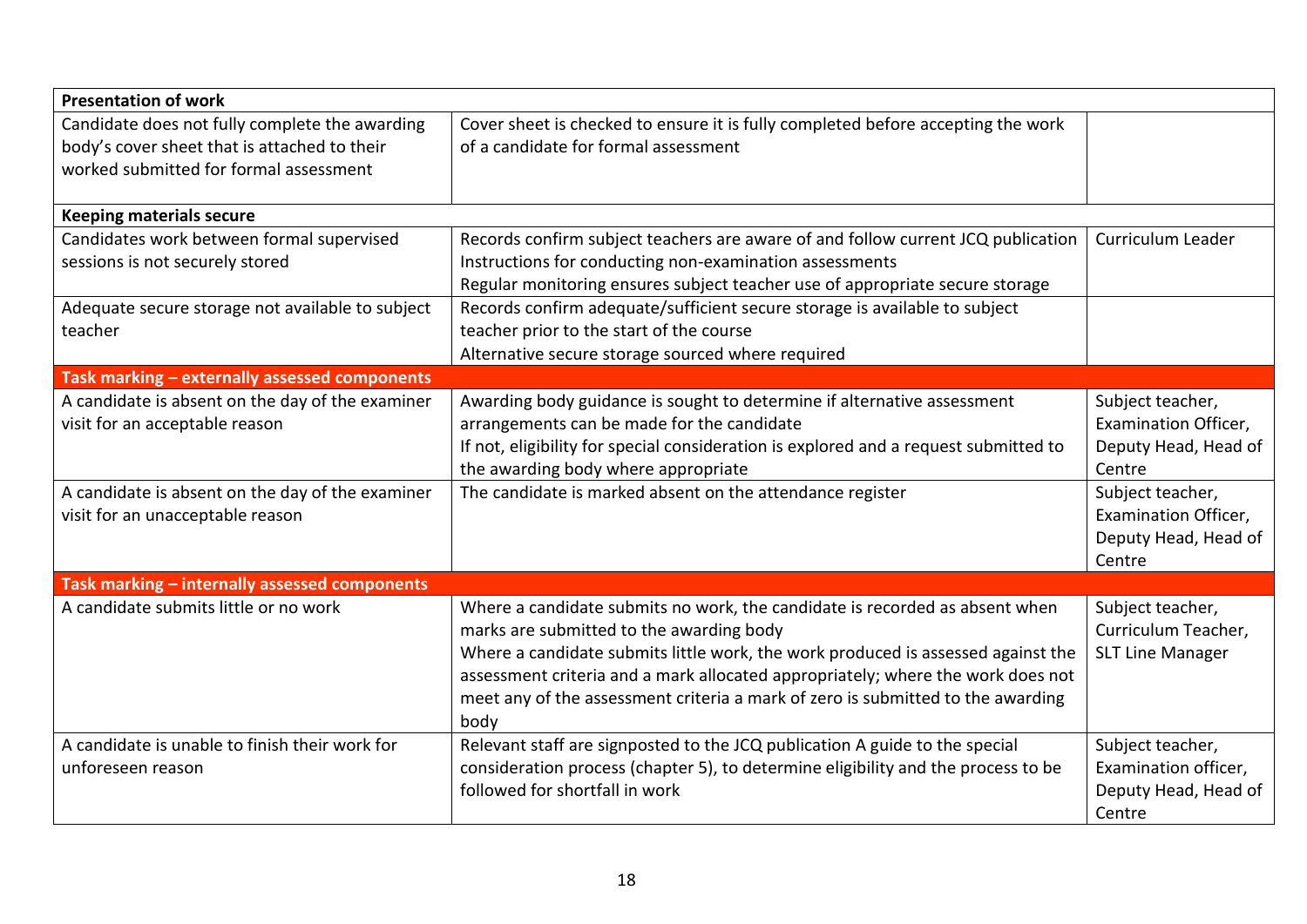| The work of a candidate is lost or damaged<br>Candidate malpractice is discovered           | Relevant staff are signposted to the JCQ publication Instructions for conducting<br>non-examination assessments (section 8), to determine eligibility and the<br>process to be followed for lost or damaged work<br>Instructions and processes in the current JCQ publication Instructions for                                                                                                                                                                                 | Subject teacher,<br>Examination officer,<br>Deputy Head, Head of<br>Centre<br>Subject teacher, |
|---------------------------------------------------------------------------------------------|--------------------------------------------------------------------------------------------------------------------------------------------------------------------------------------------------------------------------------------------------------------------------------------------------------------------------------------------------------------------------------------------------------------------------------------------------------------------------------|------------------------------------------------------------------------------------------------|
|                                                                                             | conducting non-examination assessments (chapter 9 Malpractice) are followed<br>Investigation and reporting procedures in the current JCQ publication Suspected<br>Malpractice in Examinations and Assessments are followed<br>Appropriate internal disciplinary procedures are also followed                                                                                                                                                                                   | Examination officer,<br>Deputy Head, Head of<br>Centre                                         |
| A teacher marks the work of his/her own child                                               | A conflict of interest is declared by informing the awarding body that a teacher is<br>teaching his/her own child at the start of the course<br>Marked work of said child is submitted for moderation whether part of the<br>sample requested or not                                                                                                                                                                                                                           | Subject teacher,<br>Examination officer,<br>Deputy Head, Head of<br>Centre                     |
| An extension to the deadline for submission of<br>marks is required for a legitimate reason | Awarding body is contacted to determine if an extension can be granted<br>Relevant staff are signposted to the JCQ publication A guide to the special<br>consideration process (chapter 5), to determine eligibility and the process to be<br>followed for non-examination assessment extension                                                                                                                                                                                | Subject teacher,<br>Examination officer,<br>Deputy Head, Head of<br>Centre                     |
| After submission of marks, it is discovered that<br>the wrong task was given to candidates  | Awarding body is contacted for guidance<br>Relevant staff are signposted to the JCQ publication A guide to the special<br>consideration process (chapter 2), to determine eligibility and the process to be<br>followed to apply for special consideration for candidates                                                                                                                                                                                                      | Curriculum Leader,<br>Subject Teacher, SLT<br>line manager, Head of<br>centre,                 |
| A candidate wishes to appeal the marks awarded<br>for their work by their teacher           | Candidates are informed of the marks they have been awarded for their work<br>prior to the marks being submitted to the awarding body<br>Records confirm candidates have been informed of their marks<br>Candidates are informed that these marks are subject to change through the<br>awarding body's moderation process<br>Candidates are informed of their marks at least two weeks prior to the internal<br>deadline set by the exams officer for the submission of marks? |                                                                                                |